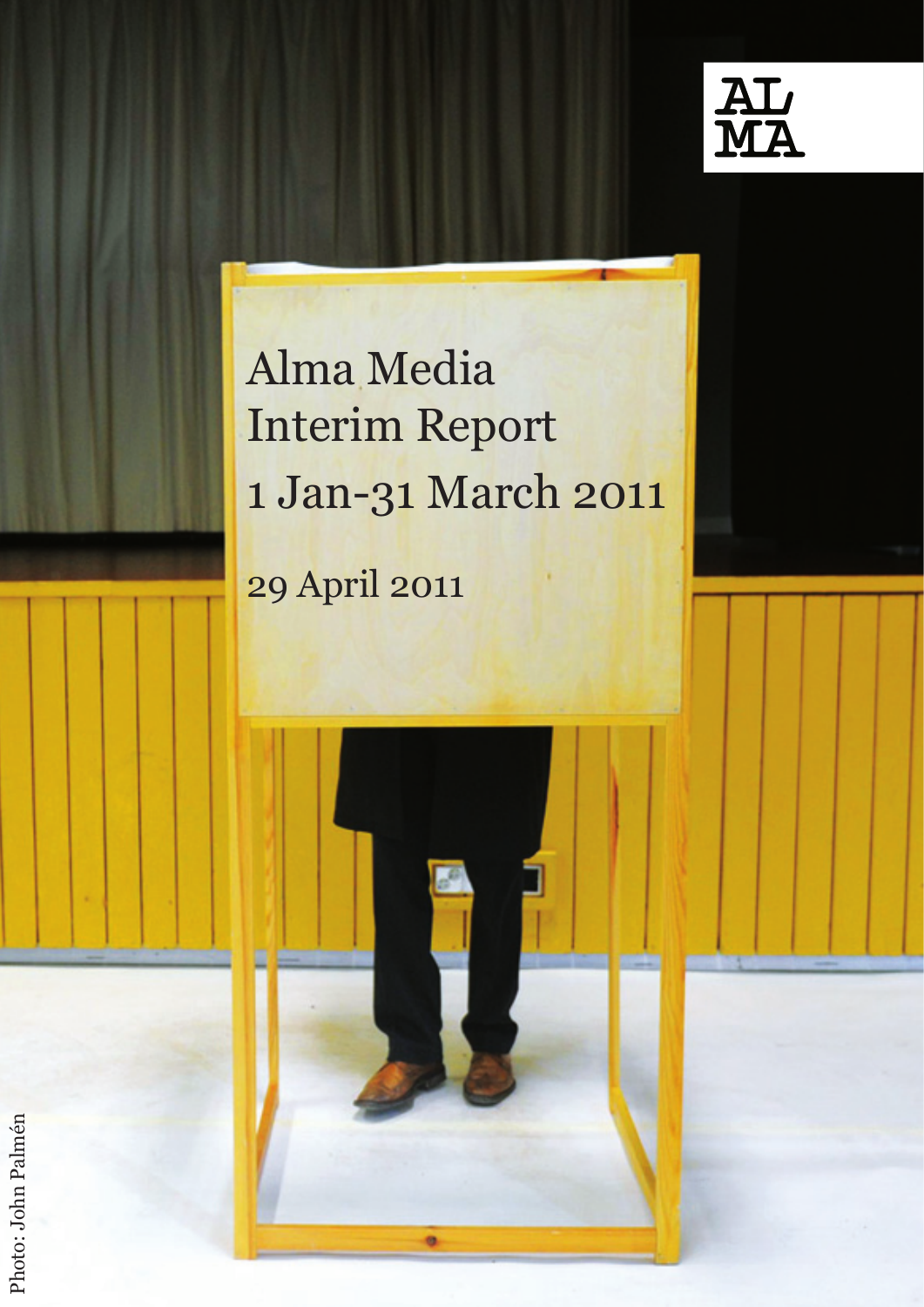# ALMA MEDIA'S INTERIM REPORT FOR JANUARY-MARCH 2011: Growth driven by online media

## **Financial performance January-March 2011:**

- Revenue was MEUR 77.1 (74.4), up 3.7%.
- Circulation revenue was MEUR 30.7 (30.6), up 0,1%, advertising revenue MEUR 37.7 (34.8), up 8.2% and content and service revenue MEUR 8.8 (8.9), down 1.7%
- Operating profit excluding non-recurring items was MEUR 9.3 (8.3), 12.1% (11.2%) of revenue, up 12.0%.
- Operating profit was MEUR 9.0 (8.2), 11.7% (11.1%) of revenue, up 9.1%.
- Profit for the period was MEUR  $6.9$   $(6.3)$ , up 10.8%.
- Earnings per share were EUR 0.09 (0.08).

| Key figures                              | 2011 | 2010 | 2010           | 2010           | 2010 |
|------------------------------------------|------|------|----------------|----------------|------|
| <b>MEUR</b>                              | Q1   | Q4   | Q <sub>3</sub> | Q <sub>2</sub> | Q1   |
| Revenue                                  | 77.1 | 83.0 | 75.2           | 78.7           | 74.4 |
| Circulation revenue                      | 30.7 | 31.8 | 32.1           | 30.7           | 30.6 |
| Advertising revenue                      | 37.7 | 41.1 | 33.8           | 38.6           | 34.8 |
| Content and service revenue *)           | 8.8  | 10.2 | 9.3            | 9.5            | 8.9  |
| Total expenses excluding non-recurring   |      |      |                |                |      |
| items                                    | 67.8 | 72.0 | 61.9           | 67.7           | 66.1 |
| Operating profit excluding non-recurring |      |      |                |                |      |
| items                                    | 9.3  | 11.0 | 13.4           | 11.3           | 8.3  |
| % of revenue                             | 12.1 | 13.2 | 17.8           | 14.3           | 11.2 |
| Operating profit                         | 9.0  | 10.7 | 13.6           | 10.9           | 8.2  |
| % of revenue                             | 11.7 | 12.9 | 18.0           | 13.8           | 11.1 |
| Profit for the period                    | 6.9  | 9.2  | 9.8            | 7.8            | 6.3  |
| Earnings per share, EUR (basic)          | 0.09 | 0.12 | 0.13           | 0.10           | 0.08 |
| Earnings per share, EUR (diluted)        | 0.09 | 0.12 | 0.13           | 0.10           | 0.08 |

\*) Content and service revenue includes among others the online service and custom media revenue as well as the external rental, distribution and printing revenue.

# **Outlook for 2011:**

Alma Media expects its full-year revenue and operating profit excluding non-recurring items to increase from the 2010 level. Full-year revenue for 2010 was MEUR 311.4, operating profit excluding non-recurring items MEUR 43.9 and operating profit MEUR 43.4.

# **Kai Telanne**, President and CEO:

According to TNS Gallup, the total market for the newspaper advertising grew by 9.7% (0.7%). The spending on newspaper advertising grew by 4.6% to MEUR 110.0 (105.1). Strong development of the online advertising continued during the first quarter as the spending by the advertisers grew by 32.5% (17.7%). Printed newspaper retains its position as the most prominent advertising media when measured in euros.

The advertising sales of Alma Media increased by 8.2% to MEUR 37.7. The advertising sales in the printed newspapers remained on the comparison period's level, whereas the online advertising sales grew strongly, by 31.4%, mainly driven by Iltalehti.fi, Etuovi.com and Monster.fi.

The circulation revenue of Alma Media remained close to the level of the comparison period. Thanks to the price increases, the circulation revenue of the Newspapers segment remained on the level of the comparison period. The circulation revenue of the Kauppalehti Group decreased slightly. Due to the recession that followed the financial crisis, the decline in the circulation of our regional newspapers and Kauppalehti has been slightly faster than the long-term trend.

Our investment in the renewal of the printing facility in Tampere is proceeding according to the plan. In March 2011 we ordered a new printing machine from manroland AG.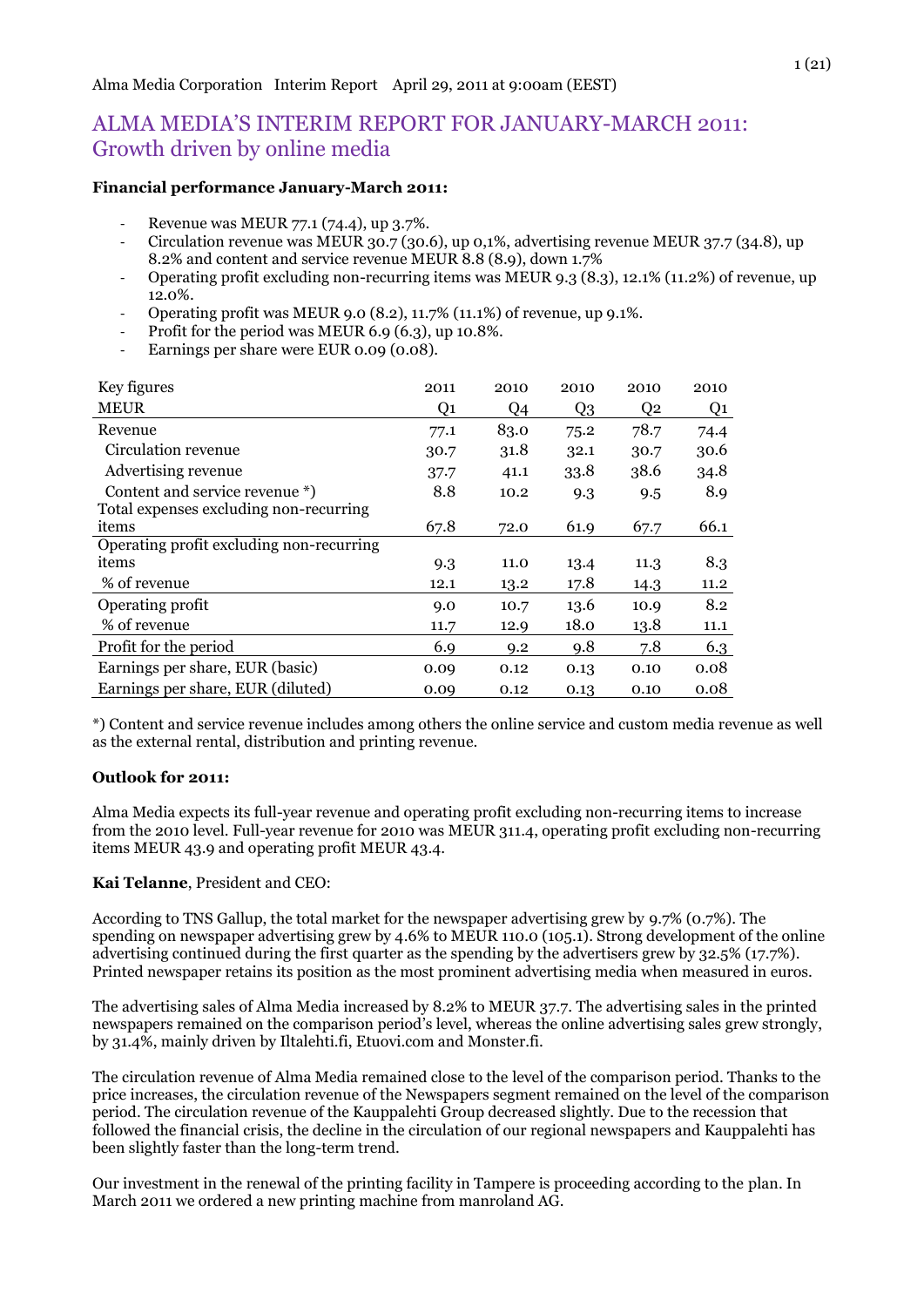Our printing and distribution company Alma Manu Oy initiated in April a programme to develop and rationalise its operations. The programme includes a plan to discontinue printing operations in Pori, Finland. Due to this plan, Alma Manu has started cooperation negotiations with its personnel. According to preliminary estimates of the company, the number of personnel in printing operations may decrease by a maximum of 32 full-time work years. In distribution, the decrease in workload may be at most 50 full-time work years.

The Satakunnan Kansa newspaper as well as its online service will be renewed in January 2012. The printed paper will be redesigned to tabloid format. The transformation to tabloid format by our three regional newspapers in North Finland was positively received, which encouraged us to go ahead with the renewal of Satakunnan Kansa as well.

For further information, please contact:

Kai Telanne, President and CEO, telephone +358 10 665 3500 Tuomas Itkonen, CFO, telephone +358 10 665 2244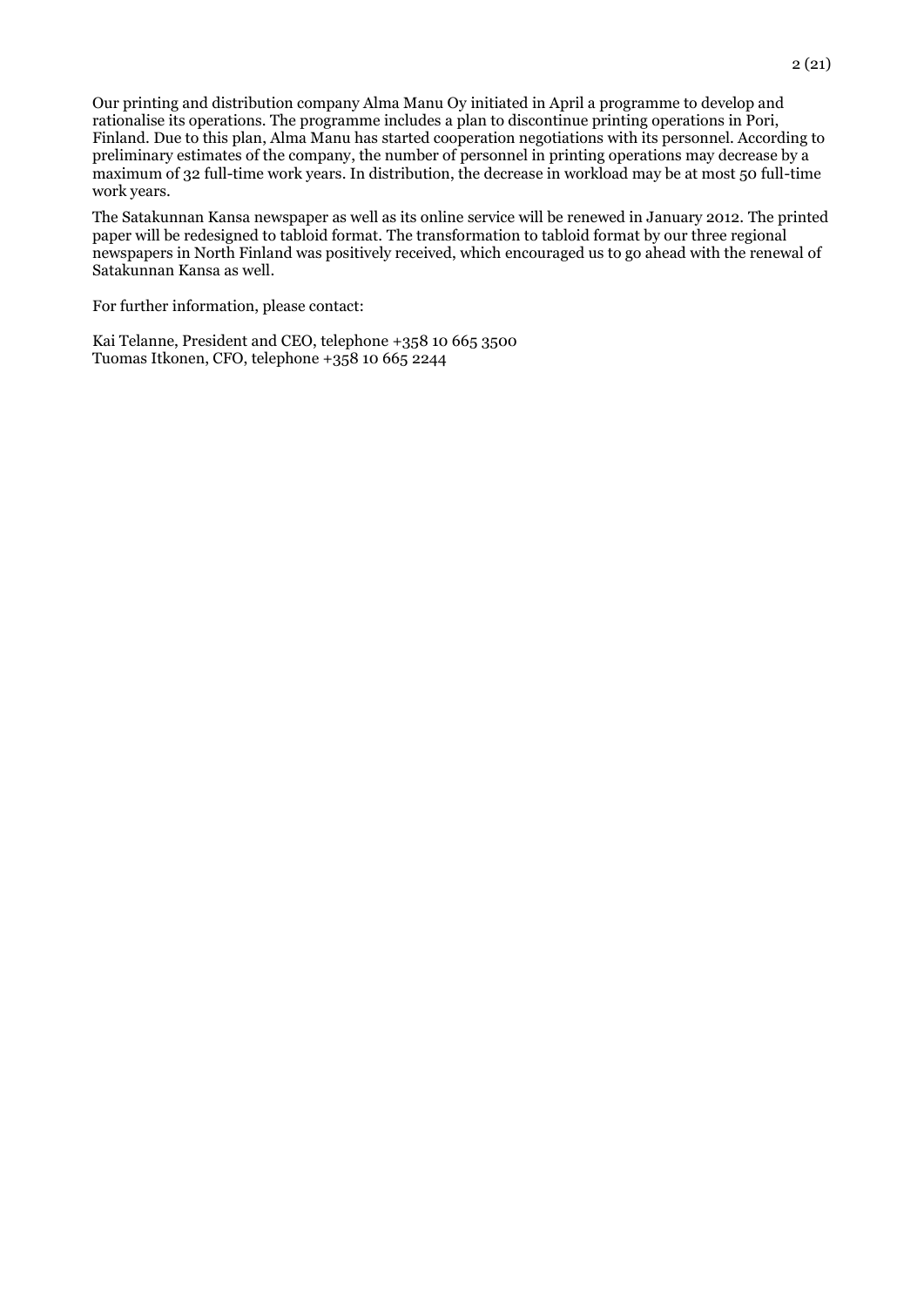# ALMA MEDIA GROUP INTERIM REPORT JANUARY 1 – MARCH 31, 2011

The descriptive part of this review focuses on the result of January – March 2011. The figures are compared in accordance with the International Financial Reporting Standards (IFRS) with those of the corresponding period in 2010, unless otherwise stated. The figures in the tables are independently rounded.

| <b>KEY FIGURES</b>                                | 2011           | 2010           | Change  | 2010    | 2009         |
|---------------------------------------------------|----------------|----------------|---------|---------|--------------|
| <b>MEUR</b>                                       | Q <sub>1</sub> | Q <sub>1</sub> | %       | $Q1-Q4$ | $Q$ 1- $Q$ 4 |
| Revenue                                           | 77.1           | 74.4           | 3.7     | 311.4   | 307.8        |
| Total expenses excluding non-recurring items      | 67.8           | 66.1           | 2.7     | 267.6   | 265.3        |
| Operating profit excluding non-recurring items    | 9.3            | 8.3            | 12.0    | 43.9    | 42.6         |
| % of revenue                                      | 12.1           | 11.2           |         | 14.1    | 13.9         |
| Operating profit                                  | 9.0            | 8.2            | 9.1     | 43.4    | 40.4         |
| % of revenue                                      | 11.7           | 11.1           |         | 13.9    | 13.1         |
| Profit before tax                                 | 9.3            | 8.6            | 8.6     | 45.0    | 39.7         |
| Profit for the period                             | 6.9            | 6.3            | 10.8    |         | 28.3         |
|                                                   |                |                |         | 33.2    |              |
| Return on Equity/ROE (Annual)*                    | 33.7           | 33.7           | 0.1     | 31.6    | 30.8         |
| Return on Invets/ROI (Annual)*                    | 31.2           | 32.8           | $-4.8$  | 31.1    | 28.3         |
| Net financial expenses                            | 0.1            | $-0.1$         | 285.7   | $-0.9$  | 0.3          |
| Net financial expenses, % of revenue              | 0.1            | $-0.1$         |         | $-0.3$  | 0.1          |
| <b>Balance sheet total</b>                        | 170.0          | 147.1          | 15.6    | 184.5   | 154.4        |
| Capital expenditure                               | 1.4            | 3.0            | $-51.8$ | 12.9    | 8.2          |
| Capital expenditure, % of revenue                 | 1.9            | 4.0            | $-53.5$ | 4.1     | 2.7          |
| Equity ratio                                      | 48.6           | 59.2           | $-17.9$ | 67.1    | 66.9         |
| Gearing, %                                        | $-11.4$        | $-11.0$        | 3.4     | $-28.2$ | $-17.3$      |
| Interest-bearing net debt                         | $-7.9$         | $-7.9$         | 0.3     | $-32.4$ | $-16.5$      |
| Interest-bearing liabilities                      | 18.9           | 4.4            | 326.0   | 4.0     | 4.6          |
| Non-interest-bearing liabilities                  | 81.7           | 71.1           | 14.8    | 65.7    | 54.9         |
| Average no. of personnel, calculated as full-time |                |                |         |         |              |
| employees, excl. delivery staff                   | 1,794          | 1,739          | 3.1     | 1,806   | 1,888        |
| Average no. of delivery staff                     | 917            | 940            | $-2.4$  | 962     | 969          |
| Share indicators                                  |                |                |         |         |              |
| Earnings per share, EUR (basic)                   | 0.09           | 0.08           | 4.6     | 0.44    | 0.38         |
| Earnings per share, EUR (diluted)                 | 0.09           | 0.08           | 4.4     | 0.44    | 0.38         |
| Cash flow from operating activities/share, EUR    | 0.37           | 0.30           | 22.0    | 0.61    | 0.58         |
| Shareholders' equity per share, EUR               | 0.90           | 0.96           | $-6.1$  | 1.50    | 1.27         |
| Dividend per share                                |                |                |         | 0.70    | 0.40         |
| Effective dividend yield                          |                |                |         | 8.5     | 5.3          |
| $P/E$ Ratio                                       |                |                |         | 18.9    | 19.8         |
| Market capitalization                             | 611.6          |                | 12.6    | 621.4   | 558.1        |
|                                                   |                | 543.2          |         |         |              |
| Average no. of shares (1,000 shares)              |                |                |         |         |              |
| - basic                                           | 75,076         | 74,613         |         | 74,894  | 74,613       |
| - diluted                                         | 75,507         | 74,895         |         | 75,086  | 74,859       |
| No. of shares at end of period (1,000 shares)     | 75,130         | 74,613         |         | 75,053  | 74,613       |

\*) see Main Accounting Principles of the Interim Report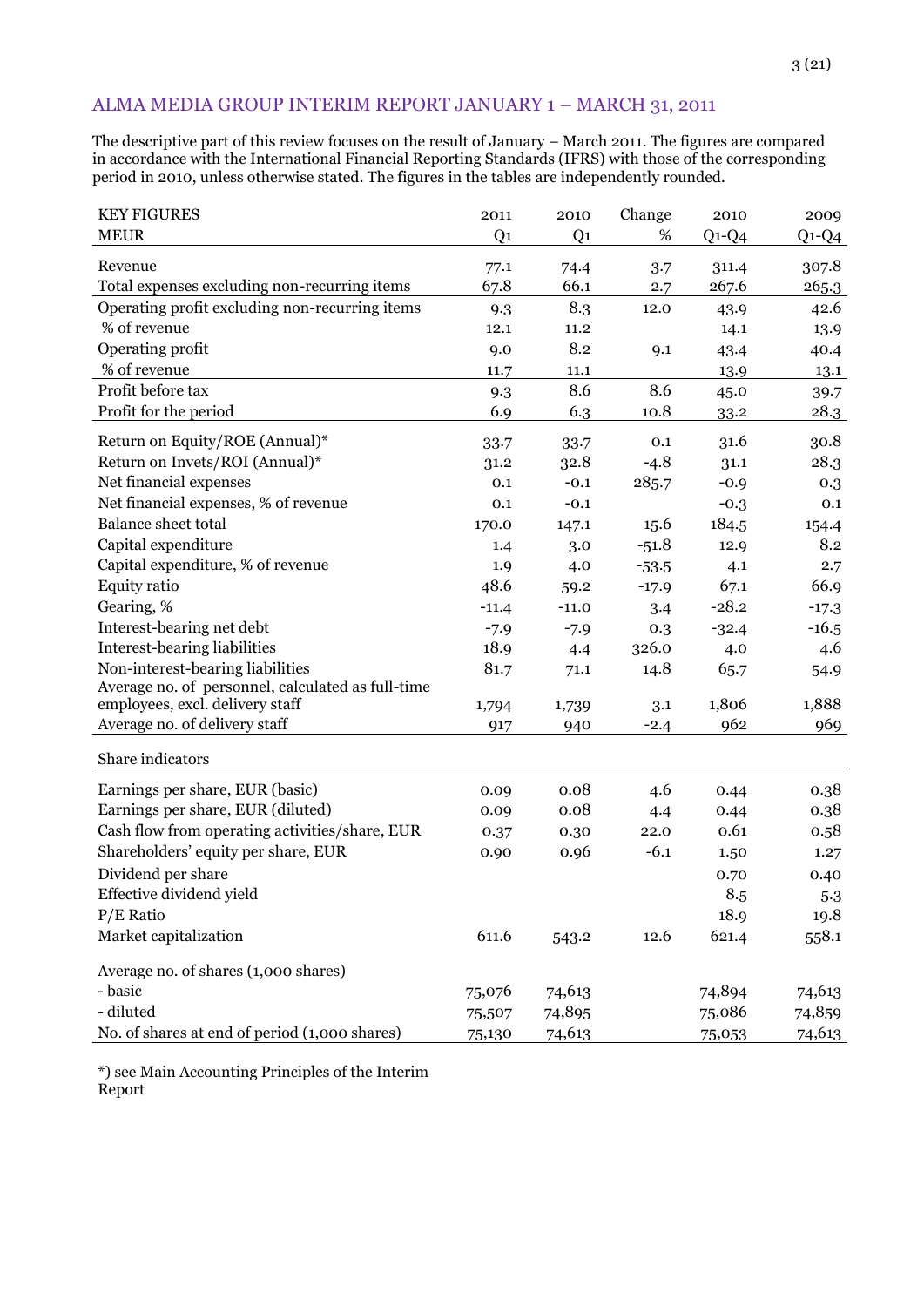# **Market conditions**

The GDP of Finland is expected to grow by 2-3% in 2011. According to TNS Media Intelligence, total advertising volume grew by 9.7% (0.7%) in the first quarter of the year. Advertising in newspapers increased by 4.6% (down 0.6%) and advertising in online media by 32.5% (17.7%) compared to the corresponding period in the previous year.

The total market of the afternoon papers decreased by 6.7% (down 2.4%) during the first quarter of 2011.

# **Changes in group structure 2011**

In February 2011 Alma Media acquired the majority (51%) of Mascus A/S in Denmark. The company is reported as part of the Marketplaces segment in Alma Media's consolidated financial statements.

Further details of the business combinations are given in the notes.

# **Revenue and result January - March 2011**

The Group's revenue grew by 3.7% (down 2.7%) and totalled MEUR 77.1 (74.4). The revenue from the printed media was MEUR 57.3 (57.0), representing 74.3% (76.7%) of the Group's revenue. The revenue from the online business was MEUR 14.1 (11.4) showing a growth of 23.6%. The share of the online business in the Group's revenue grew to 18.3% (15.3%).

The Group's advertising sales grew by 8.2% to MEUR 37.7 (34.8), representing 48.9% (46.9%) of the total sales. The advertising sales for printed media remained at comparison period's level. The online advertising sales grew by 31.4% to MEUR 10.8 (8.2).

The circulation revenue remained close to the level of the comparison period during the first quarter of 2011. Thanks to the price increases, the circulation revenue of the Newspapers segment were on the comparison year's level, while the circulation volumes continued to fall. Circulation sales for Kauppalehti decreased slightly from the comparison year's level.

The content and service revenue were on the previous year's level at MEUR 8.8 (8.9).

Total expenses excluding non-recurring items grew by 2.7% and totalled MEUR 67.8 (66.1). Total expenses grew by 3.3% to MEUR 68.3 (66.1).

The operating profit excluding non-recurring items increased by 12.0% (10.6%) and amounted to MEUR 9.3 (8.3). The operating profit excluding non-recurring items was 12.1% (11.2%) of revenue. The operating profit was MEUR 9.0 (8.2). The operating profit increased to 11.7% (11.1%) of revenue.

The operating profit includes MEUR -0.3 (-0.1) in net non-recurring items. The details of the non-recurring items are explained under Non-recurring items on page 9.

Profit before taxes for January- March 2011 was MEUR 9.3 (8.6). Profit before taxes excluding nonrecurring items was MEUR 9.5 (8.6).

#### **Business segments**

The business segments of Alma Media are Newspapers, Kauppalehti Group, Marketplaces and Other operations. The business segments are reported according to the Group's internal organisational structure in this interim report.

REVENUE AND OPERATING PROFIT/LOSS BY SEGMENT

| REVENUE BY SEGMENT, | 2011 | 2010 | Change | 2010  |
|---------------------|------|------|--------|-------|
| <b>MEUR</b>         | O1   | O1   | %      | 01-04 |
| <b>Newspapers</b>   |      |      |        |       |
| External            | 52.8 | 51.1 |        | 215.1 |
| Inter-segments      | 1.0  | 1.0  |        | 4.1   |
| Newspapers total    | 53.8 | 52.2 | 3.2    | 219.3 |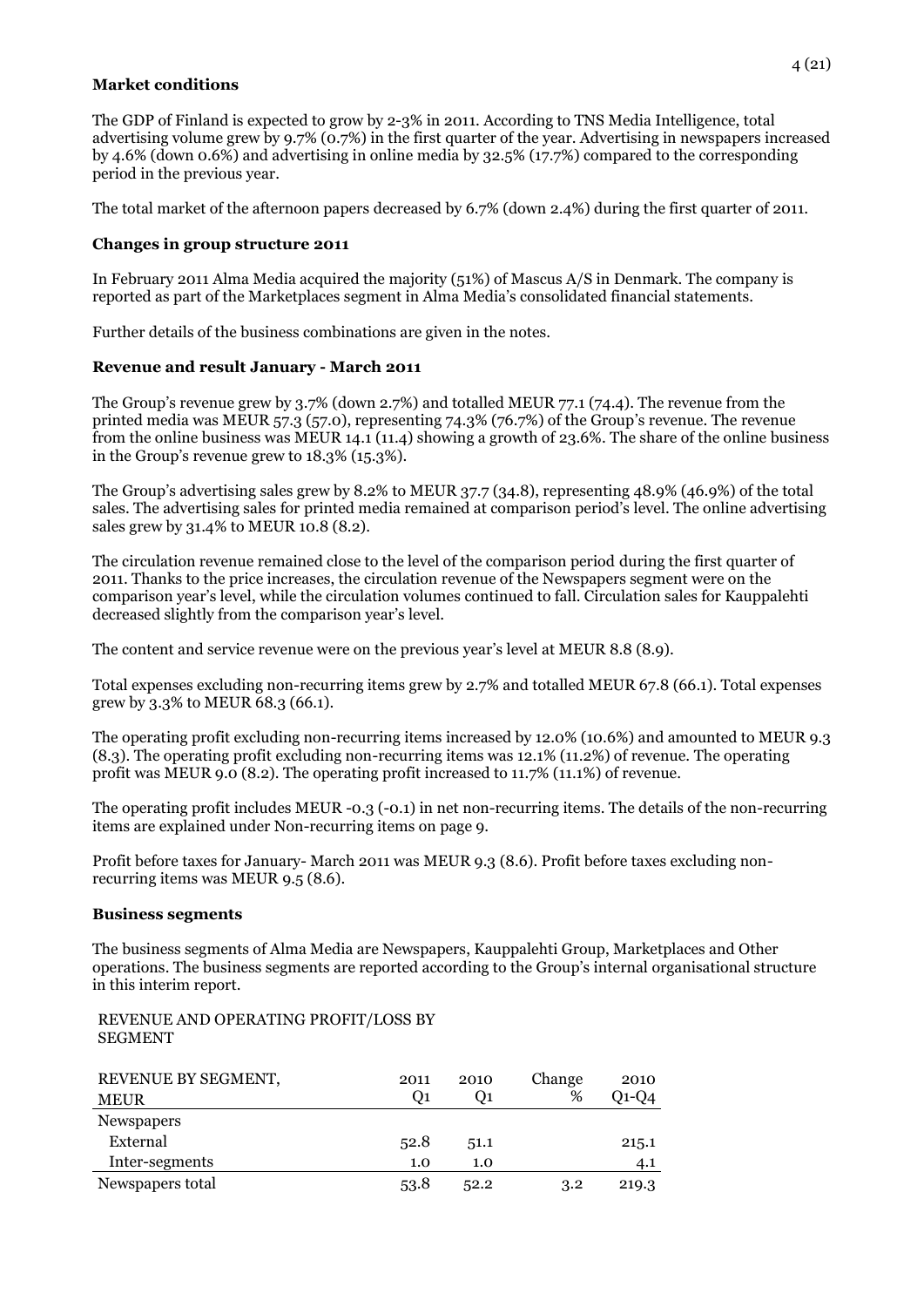| Kauppalehti Group       |         |         |        |         |
|-------------------------|---------|---------|--------|---------|
| External                | 13.7    | 14.0    |        | 57.2    |
| Inter-segments          | 0.2     | 0.1     |        | 0.7     |
| Kauppalehti Group total | 13.9    | 14.1    | $-1.0$ | 57.9    |
| Marketplaces            |         |         |        |         |
| External                | 9.2     | 7.6     |        | 32.3    |
| Inter-segments          | $-0.0$  | 0.0     |        | $-0.3$  |
| Marketplace total       | 9.1     | 7.6     | 20.0   | 32.1    |
| Other operations        |         |         |        |         |
| External                | 1.4     | 1.7     |        | 6.7     |
| Inter-segments          | 18.1    | 17.6    |        | 71.9    |
| Other operations total  | 19.6    | 19.3    | 1.4    | 78.5    |
| Elimination             | $-19.3$ | $-18.8$ |        | $-76.4$ |
| Total                   | 77.1    | 74.4    | 3.7    | 311.4   |

# OPERATING PROFIT/LOSS BY

| 2011   | 2010   | Change  | 2010  |
|--------|--------|---------|-------|
| Q1     | Q1     | %       | Q1-Q4 |
| 6.2    | 6.9    | $-9.5$  | 32.9  |
| 1.2    | 1.5    | $-22.8$ | 8.2   |
| 1.6    | 0.0    | 5106.9  | 0.4   |
| $-0.1$ | $-0.1$ | 157.0   | 1.9   |
| 9.0    | 8.2    | 10.7    | 43.4  |
|        |        |         |       |

\*) including non-recurring items

# **Newspapers**

The Newspapers segment reports the publishing activities of 34 newspapers. The largest titles are Aamulehti and Iltalehti.

| Newspapers                               | 2011 | 2010 | Change         | 2010    |
|------------------------------------------|------|------|----------------|---------|
| Key figures, MEUR                        | Q1   | Q1   | %              | $Q1-Q4$ |
| Revenue                                  | 53.8 | 52.2 | 3.2            | 219.3   |
| Circulation revenue                      | 26.9 | 26.8 | 0.4            | 110.3   |
| Advertising revenue                      | 26.0 | 24.6 | 5.6            | 104.9   |
| Content and service revenue              | 0.9  | 0.7  | 22.2           | 4.1     |
| Total expenses excluding non-recurring   |      |      |                |         |
| items                                    | 47.2 | 45.3 | 4.2            | 186.3   |
| Operating profit excluding non-          |      |      |                |         |
| recurring items                          | 6.7  | 6.9  | $-3.6$         | 33.1    |
| Operating profit, %                      | 12.4 | 13.3 |                | 15.1    |
| Operating profit                         | 6.2  | 6.9  | $-9.5$         | 32.9    |
| Operating profit, %                      | 11.5 | 13.2 |                | 15.0    |
| Average no. of personnel, calculated as  |      |      |                |         |
| full-time employees excl. delivery staff | 958  | 918  | $\overline{4}$ | 972     |
| Average no. of delivery staff *          | 103  | 98   | 5              | 99      |

|                         | 2011 | 2010 | 2010    |
|-------------------------|------|------|---------|
| Operational key figures |      |      | 01-04   |
| Audited circulation     |      |      |         |
| Iltalehti               |      |      | 107,052 |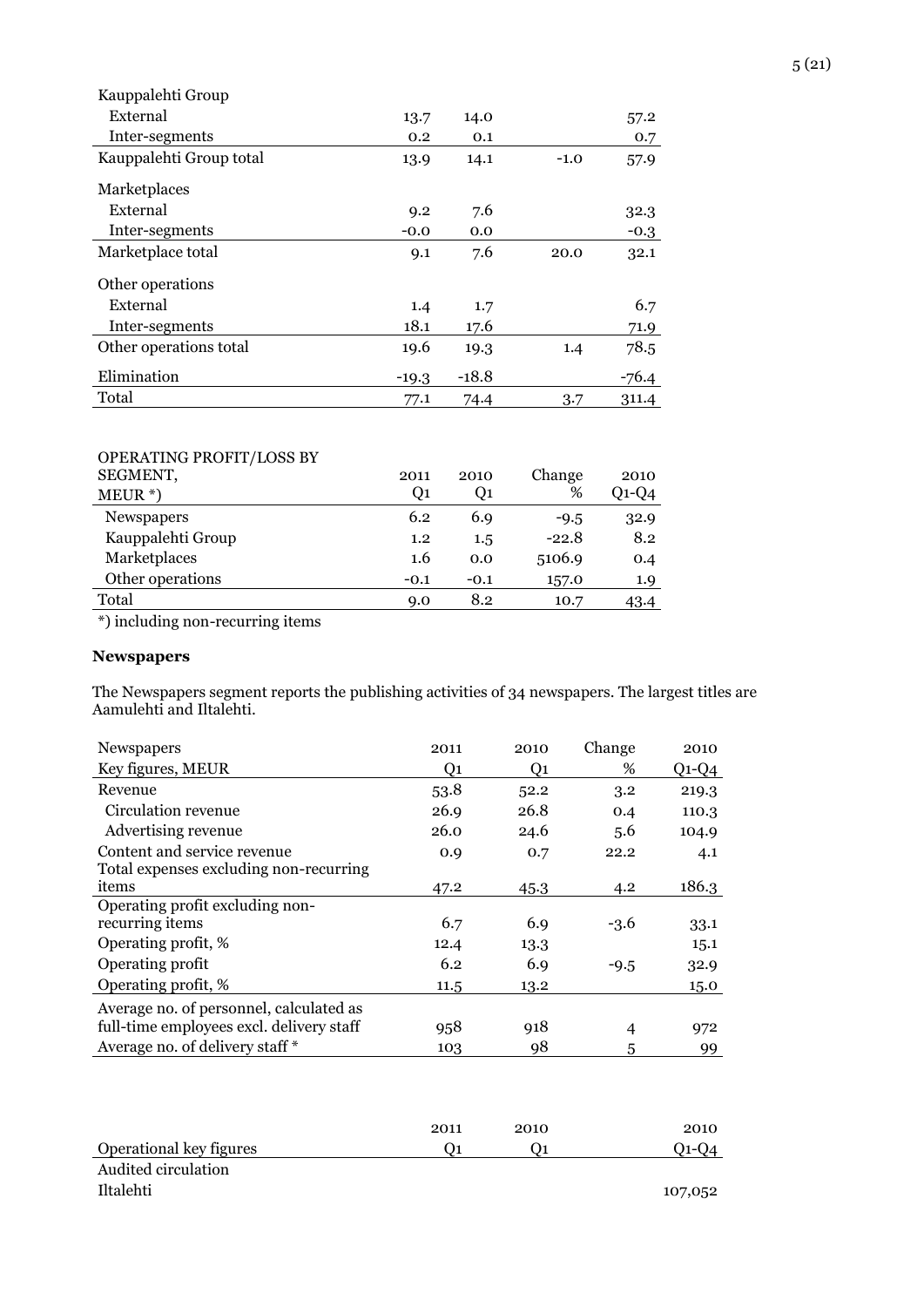#### Aamulehti 131,539

Online services, unique browsers, weekly average

| Iltalehti.fi   |  |  |         | 2,781,813 2,182,908 | 2,276,375 |
|----------------|--|--|---------|---------------------|-----------|
| Telkku.com     |  |  | 675,612 | 640,393             | 616,325   |
| - Aamulehti.fi |  |  | 316,245 | 275,435             | 299,467   |

#### **January - March 2011**

The Newspapers segment's revenue increased to MEUR 53.8 (52.2). Advertising sales in the segment totalled MEUR 26.0 (24.6), up 5.6% (up 0.9%) on the previous year. Advertising sales in printed media increased by 1.9% (decreased by 1.4%). Advertising sales in online media grew by 40.8% (28.6%). The segment's circulation sales remained at the comparison period's level as a result of the price increases of regional and local papers. The popularity of the biggest online service in Finland, Iltalehti.fi, continued to grow. During week 11, it broke again the Finnish records with 3.1 million unique browsers visiting the site.

Total expenses excluding non-recurring items of the segment were MEUR 47.2 (45.3). Total expenses were MEUR 47.6 (45.3).

Statutory personnel negotiations at Satakunnan Kirjateollisuus Oy and Porin Sanomat Oy, both belonging to the Newspapers segment, were completed in March. As a result of the negotiations, MEUR 0.5 were booked as non-recurring restructuring costs. The number of employees at Satakunnan Kirjateollisuus Oy will decrease by 18 man-years.

The Newspapers segment's operating profit excluding non-recurring items was MEUR 6.7 (6.9) and 12.4% (13.3%) of revenue. The operating profit was MEUR 6.2 (6.9), 11.5% (13.2%) of revenue.

#### **Kauppalehti Group**

The Kauppalehti Group specialises in the production of business and financial information as well as in provision of marketing solutions. Its best known title is Finland's leading business paper, Kauppalehti. The group also includes the custom media house Alma 360 Custom Media (former Alma Media Lehdentekijät, Suomen Businessviestintä and TTNK Helsinki), and the news agency and media monitoring unit BNS Group that operates in the Baltic countries.

| Kauppalehti Group                        | 2011           | 2010    | Change  | 2010      |
|------------------------------------------|----------------|---------|---------|-----------|
| Key figures, MEUR                        | Q1             | Q1      | %       | $Q1-Q4$   |
| Revenue                                  | 13.9           | 14.1    | $-1.0$  | 57.9      |
| Circulation revenue                      | 3.8            | 3.8     | $-2.1$  | 15.0      |
| Advertising revenue                      | 4.1            | 4.2     | $-1.8$  | 17.7      |
| Content and service revenue              | 6.1            | 6.0     | 0.2     | 25.2      |
| Total expenses excluding non-recurring   |                |         |         |           |
| items                                    | 12.7           | 12.5    | 1.7     | 49.7      |
| Operating profit excluding non-recurring |                |         |         |           |
| items                                    | 1.2            | 1.5     | $-22.8$ | 8.2       |
| Operating margin excluding non-          |                |         |         |           |
| recurring items, %                       | 8.6            | 11.0    | $-22.0$ | 14.2      |
| Operating profit                         | 1.2            | 1.5     | $-22.8$ | 8.2       |
| Operating profit, %                      | 8.6            | 11.0    | $-22.0$ | 14.2      |
| Average no. of personnel, calculated as  |                |         |         |           |
| full-time employees                      | 435            | 428     | 1.6     | 437       |
|                                          |                |         |         |           |
|                                          | 2011           | 2010    |         | 2010      |
| Operational key figures                  | Q <sub>1</sub> | Q1      |         | $Q1 - Q4$ |
| Audited circulation                      |                |         |         |           |
| Kauppalehti                              |                |         |         | 70,118    |
|                                          |                |         |         |           |
| Online services, unique browsers, weekly |                |         |         |           |
| Kauppalehti.fi                           | 811,857        | 629,960 |         | 615,354   |
|                                          |                |         |         |           |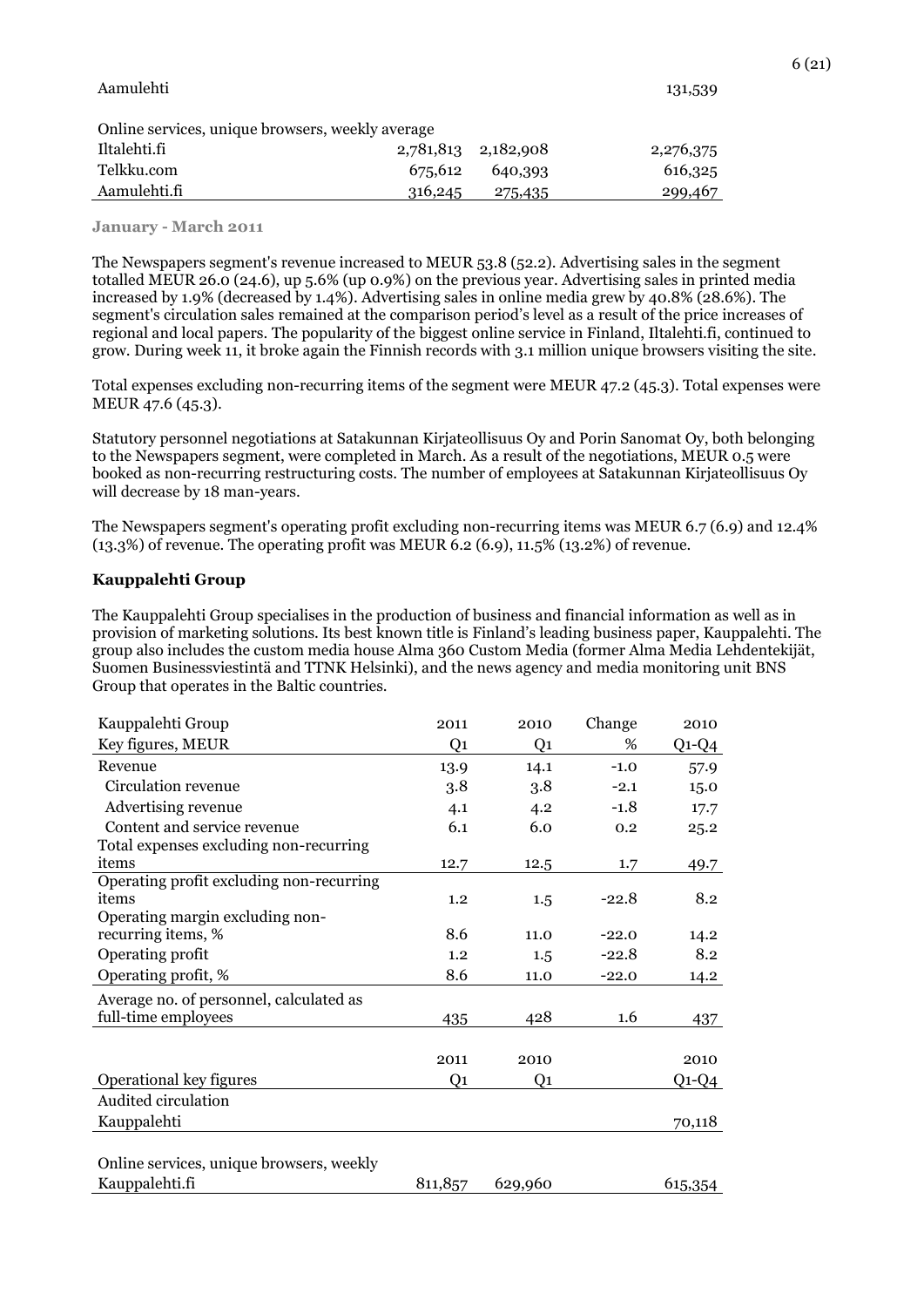The revenue of the Kauppalehti Group amounted to MEUR 13.9 (14.1) in the first quarter. The revenue decreased by 1.0% (down 0.4%). Online business accounted for 24.8% (23.8%) of the segment's revenue.

The segment's advertising sales decreased by 1.8% (down 3.3%) to MEUR 4.1 (4.2). Online advertising sales increased by 1.5% (up 29.9%) from the comparison period.

The segment's circulation revenue remained at the previous year's level at MEUR 3.8 (3.8). The audited circulation in 2010 was 70,118 (78,731). The decrease in the circulation was due to the cancellations of corporate subscriptions in an economic downturn and the cut of the free group subscriptions to student organizations. The content and service revenue of the segment was on the previous year's level, MEUR 6.1 (6.0).

Total expenses of the segment were MEUR 12.7 (12.5).

There were no non-recurring items recognized during the review period.

The operating profit excluding non-recurring items of the Kauppalehti Group was MEUR 1.2 (1.5) and the operating profit MEUR 1.2 (1.5). The operating margin excluding non-recurring items was 8.6% (11.0%), and the operating margin 8.6% (11.0%).

#### **Marketplaces**

The Marketplaces segment reports classified services produced on the internet and supported by printed products. The services in Finland are Etuovi.com, Vuokraovi.com, Monster.fi, Autotalli.com, Mascus.fi and Mikko.fi. The services outside Finland are Mascus, Bovision, Objektvision and City24.

| Marketplaces                             | 2011           | 2010           | Change | 2010    |
|------------------------------------------|----------------|----------------|--------|---------|
| Key figures, MEUR                        | Q <sub>1</sub> | Q <sub>1</sub> | %      | $Q1-Q4$ |
| Revenue                                  | 9.1            | 7.6            | 20.0   | 32.1    |
| <b>Operations in Finland</b>             | 7.8            | 6.5            | 20.3   | 27.5    |
| Operations outside Finland               | 1.4            | 1.2            | 16.7   | 4.9     |
| Total expenses excluding non-recurring   |                |                |        |         |
| items                                    | 7.7            | 7.6            | 1.1    | 31.3    |
| Operating profit excluding non-recurring |                |                |        |         |
| items                                    | 1.5            | 0.1            | 1477.7 | 0.8     |
| Operating margin excluding non-          |                |                |        |         |
| recurring items, %                       | 16.2           | 1.2            | 1225.9 | 2.6     |
| Operating profit                         | 1.6            | 0.0            | 5106.9 | 0.4     |
| Operating margin, %                      | 17.9           | $-0.4$         | 4272.3 | 1.2     |
| Average no. of personnel, calculated as  |                |                |        |         |
| full-time employees                      | 179            | 181            | $-1$   | 180     |
|                                          |                |                |        |         |
|                                          | 2011           | 2010           |        | 2010    |
| Operational key figures                  | Q1             | Q1             |        | $Q1-Q4$ |
| Online services, unique browsers, weekly |                |                |        |         |
| Etuovi.com                               | 468,514        | 410,061        |        | 413,044 |
| Autotalli.com                            | 108,515        | 100,797        |        | 91,182  |
| Monster.fi                               | 107,947        | 98,601         |        | 85,911  |
| Mikko.fi                                 | 45,376         | 80,762         |        | 59,349  |
| Mascus.com (Finland)                     | 303,372        | 201,791        |        | 190,320 |
| City24                                   | 153,503        | 208,516        |        | 190,842 |
| <b>Bovision</b>                          | 83,574         | 96,684         |        | 96,706  |

#### **January - March 2011**

The first-quarter revenue of the Marketplaces segment amounted to MEUR 9.1 (7.6), up 20.0 % (up 5.7%). The advertising sales of the segment were MEUR 8.1 (6.7). The positive development was mainly due to growth in advertising for recruitment and online advertising for housing.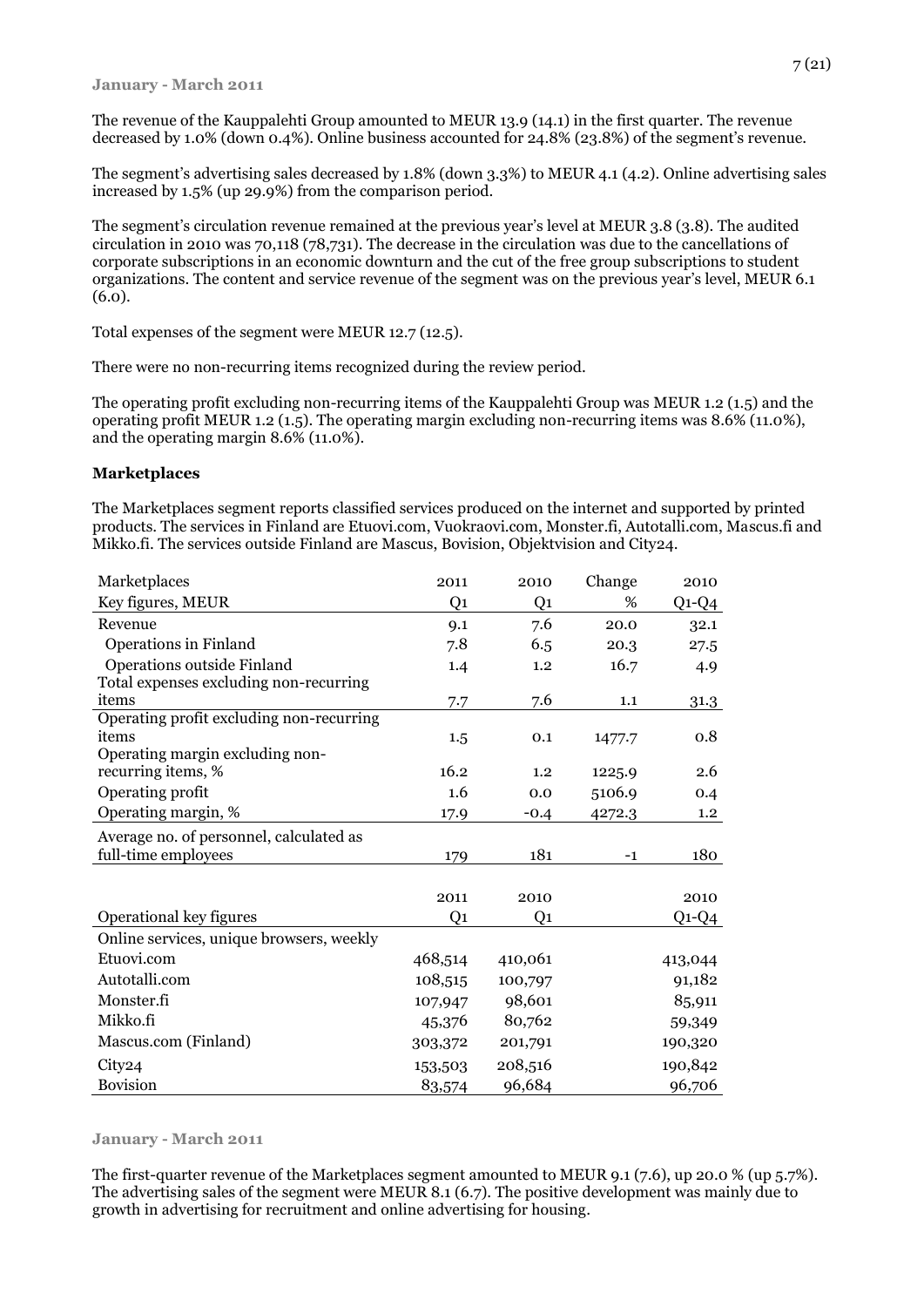Total expenses during the period remained flat at MEUR 7.7 (7.6). There were no non-recurring items recognized in the segment during the review period.

The operating profit of the Marketplaces segment increased to MEUR 1.6 (0.0) in the first quarter. The operating profit excluding non-recurring items was MEUR 1.5 (0.1).The non-recurring gains of the period were generated by corporate transactions. The non-recurring item of MEUR -0.1 in the comparison period consisted of restructuring costs.

#### **Other operations**

The Other operations segment reports the operations of the Group's printing and distribution unit as well as parent company. The financial characteristics of both are similar as they primarily provide services for the other business segments.

| Other operations                         | 2011           | 2010   | Change         | 2010    |
|------------------------------------------|----------------|--------|----------------|---------|
| Key figures, MEUR                        | Q1             | Q1     | %              | $Q1-Q4$ |
| Revenue                                  | 19.6           | 19.3   | 1.4            | 78.5    |
| External                                 | 1.4            | 1.7    | $-14.2$        | 6.7     |
| Inter-segments                           | 18.1           | 17.6   | 2.9            | 71.9    |
| Total expenses excluding non-recurring   |                |        |                |         |
| items                                    | 19.6           | 19.5   | 0.7            | 76.7    |
| Operating profit excluding non-recurring |                |        |                |         |
| items                                    | $-0.1$         | $-0.3$ | 80.5           | 1.8     |
| Operating profit excluding non-recurring |                |        |                |         |
| items, %                                 | $-0.3$         | $-1.4$ | 80.9           | 2.3     |
| Operating profit                         | $-0.1$         | $-0.1$ | 63.1           | 1.9     |
| Operating profit, %                      | $-0.3$         | $-0.7$ | 63.6           | 2.5     |
| Average no. of personnel, calculated as  |                |        |                |         |
| full-time employees                      | 221            | 213    | $\overline{4}$ | 217     |
| Average no. of delivery staff            | 814            | 842    | $-3$           | 863     |
|                                          |                |        |                |         |
|                                          | 2011           | 2010   |                | 2010    |
| Operational key figures                  | Q <sub>1</sub> | Q1     |                | $Q1-Q4$ |
| Printing volume (thousand units)         | 59,914         | 60,426 |                | 237,532 |
| Paper usage (tons)                       | 7,467          | 7,649  |                | 32,000  |

In January 2011, Alma Media Corporation concluded an agreement with OP Pohjola Bank plc to lease machinery and movables to the new printing facility. The maximum amount of the agreed financing is EUR 50 million. The printing press will be ordered from manroland AG. The deliverer of the mailing equipment will be selected during 2011. The facility will be operational in early 2013.

#### **Associated companies**

| Share of profit of associated companies | 2011           | 2010           | 2010   |
|-----------------------------------------|----------------|----------------|--------|
| <b>MEUR</b>                             | Q <sub>1</sub> | O <sub>1</sub> | Q1-Q4  |
| Newspapers                              | 0.0            | $-0.0$         | 0.1    |
| Kauppalehti Group                       |                |                |        |
| Talentum Oyj                            | 0.3            | 0.1            | 0.0    |
| Marketplaces                            | $-0.0$         |                | $-0.1$ |
| Other operations                        |                |                |        |
| Other associated companies              | 0.1            | 0.2            | 0.6    |
| Total                                   | 0.4            | 0.3            | 0.7    |

Alma Media Group holds a 32.14-% stake in Talentum Oyj, which is reported under the Kauppalehti Group. The company's own shares in the possession of Talentum are here included in the total number of shares. In the consolidated financial statements of Alma Media the own shares held by Talentum itself are not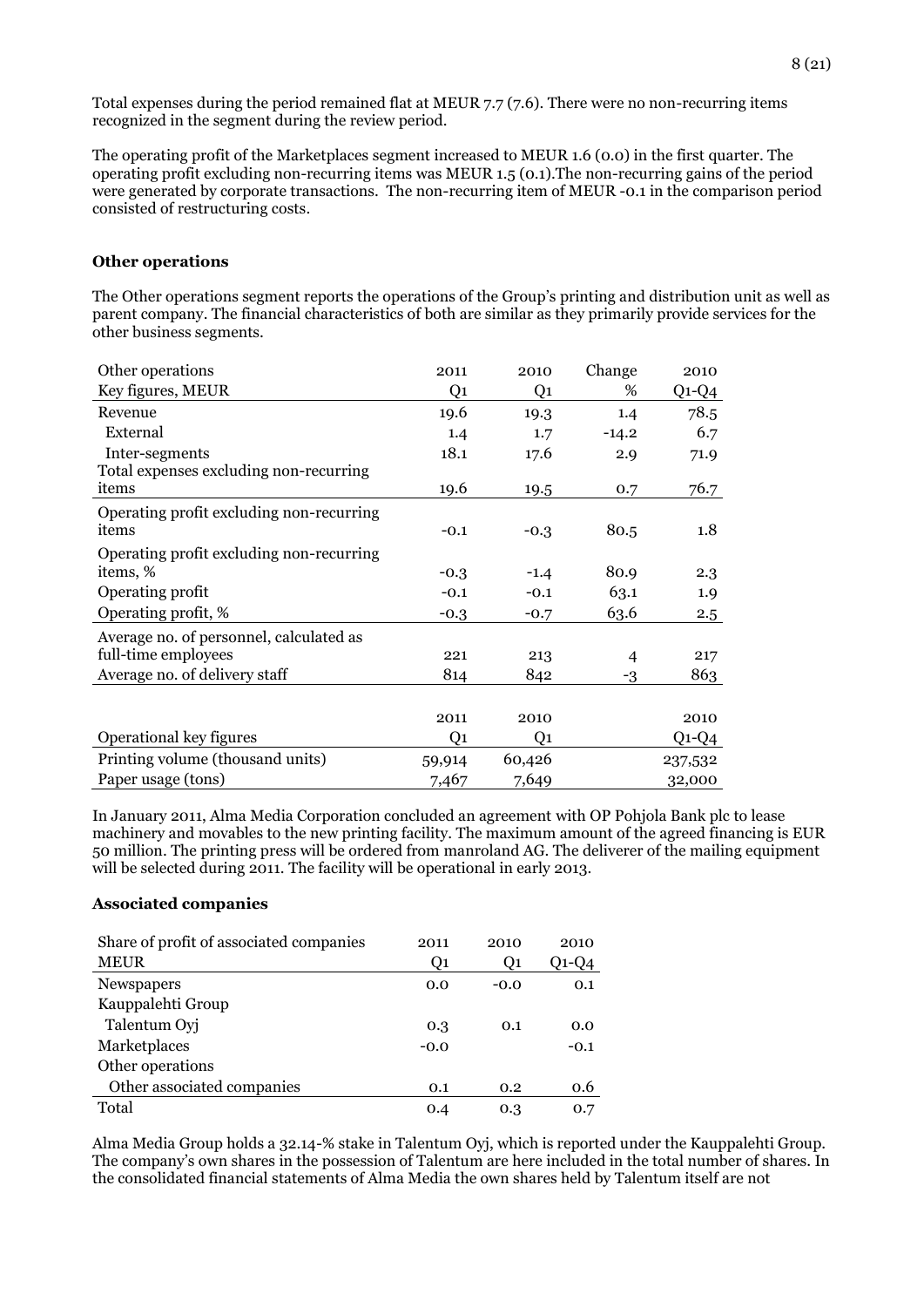#### **Non-recurring items**

Non-recurring item is an income or expense arising from non-recurring or rear events. Gains or losses from the sale of business operations or assets, gains or losses from discontinuing or restructuring business operations as well as impairment losses of goodwill and other assets are recognized as non-recurring items. Non-recurring items are recognized within the corresponding income or expense group.

| NON-RECURRING ITEMS            | 2011   | 2010   | 2010    |
|--------------------------------|--------|--------|---------|
| <b>MEUR</b>                    | $Q_1$  | Q1     | $Q1-Q4$ |
| Newspapers                     |        |        |         |
| Restructuring                  | $-0.5$ | $-0.1$ | $-0.4$  |
| Gains on sales of assets       |        |        | 0.2     |
| Marketplaces                   |        |        |         |
| Restructuring                  |        | $-0.1$ | -0.5    |
| Gains on sales of assets       | 0.2    |        |         |
| Other operations               |        |        |         |
| Restructuring                  |        | 0.1    | 0.1     |
| Gains on sales of assets       |        |        | 0.0     |
| NON-RECURRING ITEMS IN         |        |        |         |
| <b>OPERATING PROFIT</b>        | $-0.3$ | $-0.1$ | $-0.5$  |
| <b>Translation differences</b> | 0.1    |        | $-0.1$  |
| <b>NON-RECURRING ITEMS IN</b>  |        |        |         |
| <b>FINANCIAL ITEMS</b>         | 0.1    |        | -0.1    |

#### **Balance sheet and financial position**

The consolidated balance sheet at the end of March 2011 stood at MEUR 170.0 (147.1). Alma Media's equity ratio at the end of March was 48.6% (59.2%) and equity per share decreased to EUR 0.90 (0.96).

The Group's interest-bearing net debt at the end of March was MEUR -7.9 (-7.9). The fair value of the contingent considerations due to the acquisitions and business arrangements, i.e. financial assets recognized at fair value through profit or loss, as at March 31, 2011 was MEUR 7.3, and that of the liabilities MEUR 2.9.

The consolidated cash flow from operations in January–March was MEUR 27.5 (22.4). Cash flow before financing was MEUR 28.8 (21.4). Cash flow from investing activities was affected primarily by the mergers and acquisitions implemented in the current year.

The Group currently has a MEUR 100.0 commercial paper programme in Finland under which it is permitted to issue papers to a total amount of MEUR  $\overline{O}$ –100. The unused part of the programme was MEUR 85.0 on March 31, 2011. In addition, the Group has a credit limit in the amount of MEUR 50.0 for the period August 6, 2009–August 6, 2011, which on March 31, 2011 was totally unused.

#### **Capital expenditure**

Alma Media Group's capital expenditure in January-March 2011 totalled MEUR 1.4 (3.0). They comprised mainly of development projects related with digital services. Other expenditure was related with normal operational and replacement investments.

The investment in the printing facilities in Tampere is proceeding according to the plan. The new printing facility will be operational in early 2013.

#### **Administration**

Alma Media Corporation's ordinary Annual General Meeting (AGM) held on March 17, 2011 elected Timo Aukia, Petri Niemisvirta, Seppo Paatelainen, Kai Seikku, Erkki Solja, Catharina Stackelberg-Hammarén and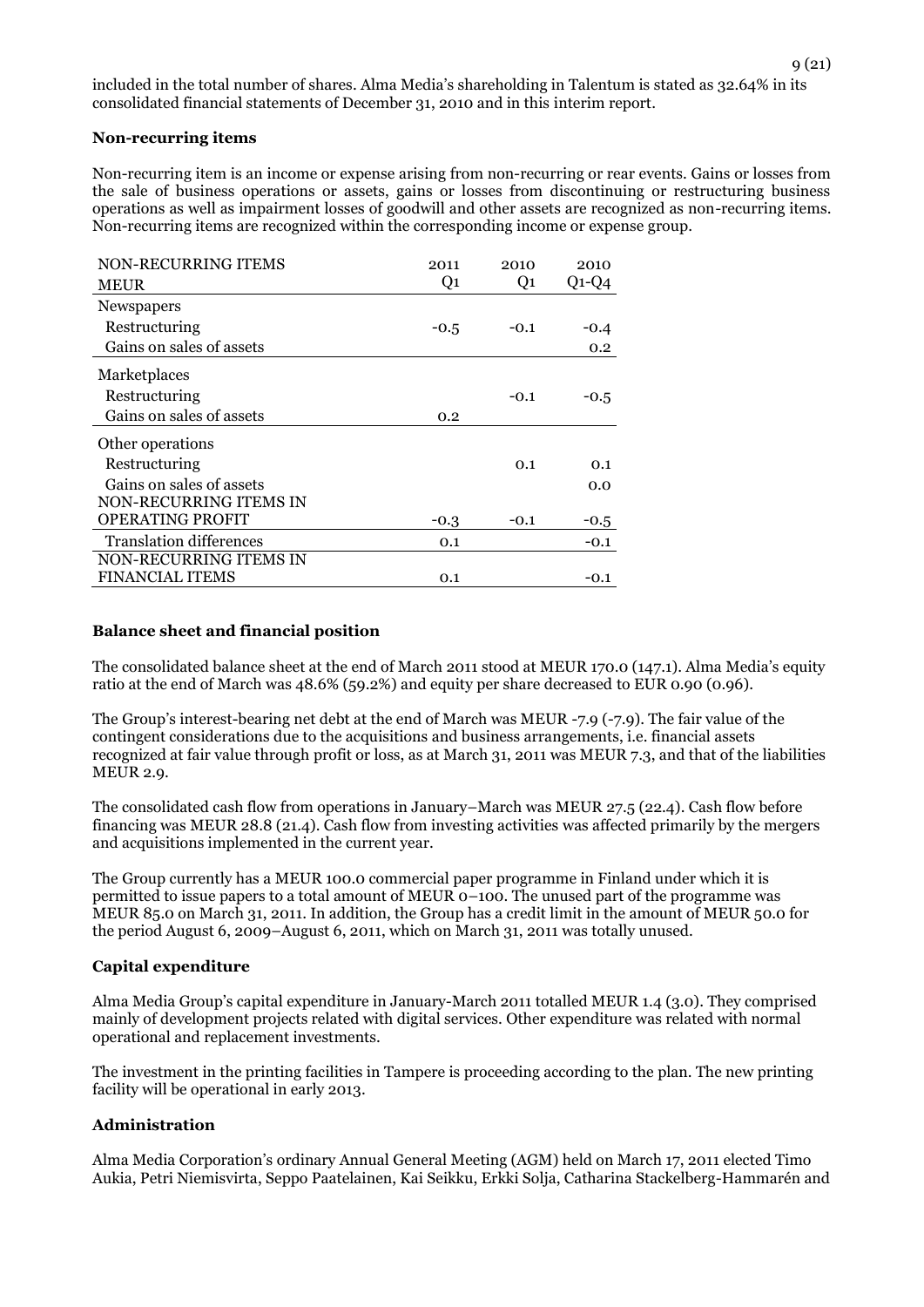Harri Suutari as members of the company's Board of Directors. In its constitutive meeting held after the AGM, the Board of Directors elected Seppo Paatelainen its Chairman.

The Board also elected the members of its committees. Timo Aukia, Kai Seikku, Catharina Stackelberg-Hammarén and Harri Suutari as chairman were elected members of the Audit Committee. Petri Niemisvirta and Erkki Solja, as well as Seppo Paatelainen as Chairman, were elected members of the Nomination and Compensation Committee.

The Board of Directors of Alma Media Corporation has evaluated that Timo Aukia, Petri Niemisvirta and Seppo Paatelainen are independent of the company but dependent on its significant shareholders. The other members of the Board of Directors are evaluated to be independent of the company and its significant shareholders.

Mikko Korttila, General Counsel of Alma Media Corporation, was appointed secretary to the Board of Directors.

The AGM appointed Ernst & Young Oy as the company's auditors.

The Supreme Court ruled in February 2011 that it does not grant Pohjois-Suomen Media Oy, a subsidiary of Alma Media Group, a leave to appeal on the ruling given by the Helsinki Court of Appeal on March 18, 2010 for the termination of a director contract with Johanna Korhonen. Thus the ruling given by the Helsinki Court of Appeal remains unchanged.

Alma Media Corporation applies the Finnish Corporate Governance Code for listed companies, issued by the Securities Market Association on June 15, 2010, in its unaltered form. The Corporate Governance Statement for 2010 is published separately at [www.almamedia.fi/corporate\\_governance.](http://www.almamedia.fi/corporate_governance)

## **Dividends**

The Annual General Meeting resolved to distribute a dividend of EUR 0.70 per share for the financial year 2010 in accordance with the proposal of the Board of Directors. The dividend was paid on March 29, 2011 to shareholders who were registered in Alma Media Corporation's shareholder register maintained by Euroclear Finland Oy on the record date, March 22, 2011. The company paid a total of MEUR 52.5 (29.8) in dividends to its shareholders in March.

# **The Alma Media share**

In January - March, altogether 2,375,944 Alma Media shares were traded at NASDAQ OMX Helsinki Stock Exchange, representing 3.2% of the total number of shares. The closing price of the Alma Media share at the end of the last trading day of the reporting period, March 31, 2011, was EUR 8.14. The lowest quotation during the first quarter was EUR 7.65 and the highest EUR 9.44. Alma Media Corporation's market capitalization at the end of the review period was MEUR 611.6.

The Annual General Meeting on March 17, 2011 authorized the Board of Directors to decide on a share issue. The authorization would entitle the Board to issue a maximum of 7,500,000 shares. This maximum amount of shares corresponds to approximately 10% of the total number of shares of the company. The share issue can be implemented by issuing new shares or transferring shares presently in possession of the company. The authorization entitles the Board to decide on a directed share issue, which would entail deviating from the pre-emption rights of shareholders. The Board may use the authorization in one or more parts.

The Board may use the authorization for developing the capital structure of the company, widening the ownership base, financing or realising acquisitions or other similar arrangements, or for other purposes decided upon by the Board. The authorization may not be used for the incentive and commitment systems for the company's management, though. The authorisation is in effect until March 17, 2013.

A total of 77,000 shares have been subscribed by using the option rights granted under the option programme 2006B. Due to the subscriptions the share capital of the company increased by EUR 46,200 to EUR 45,077,713.80. EUR 535,150 was transferred into the share premium reserve. The issued shares were taken into public trading on March 24, 2011 at NASDAQ OMX Helsinki Stock Exchange along with the shares issued before. After the issuance the total number of shares of Alma Media Corporation is 75,129,523.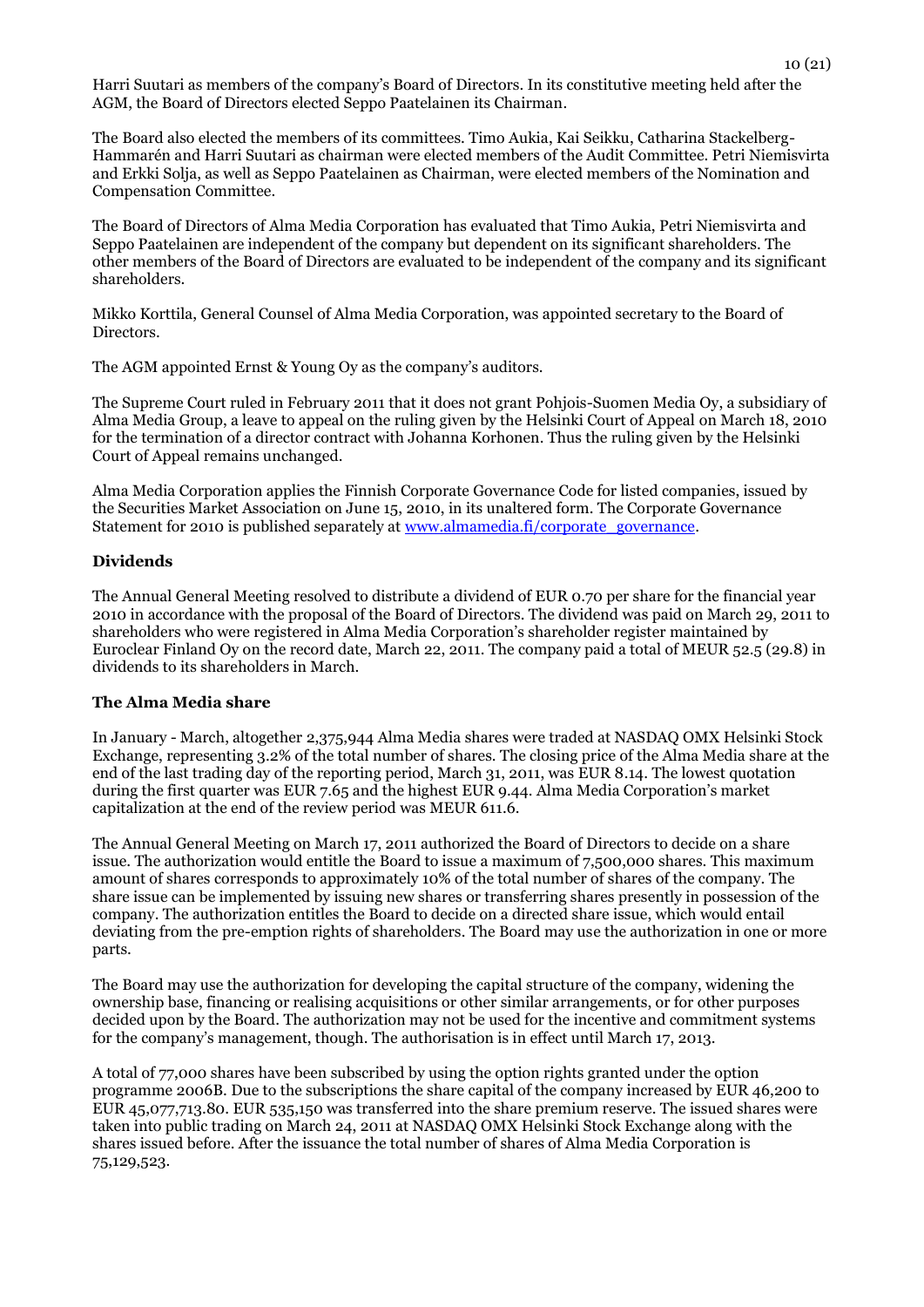# **Option rights**

Alma Media has option programmes 2006 and 2009. The programmes are incentive and commitment systems for the company's management. If all the subscription rights are exercised, the programmes 2006 and 2009 will dilute the holdings of the earlier shareholders at least by 2.73%. Further details about the programmes are given in the notes of this interim report.

# **Other authorisations to the Board**

The AGM authorized the Board of Directors on March 17, 2011 to decide on a donation of no more than 150,000 euro to universities for supporting sciences and art. The authorization entitles the Board to make a more detailed decision on whether the sum is donated to one or more universities, as well as on other terms and conditions of the donation. The authorization is effective until the next AGM, however no longer than June 30, 2012.

The Board of Directors has no other current authorisations.

# **Market liquidity guarantee**

There is no market liquidity guarantee in effect for the Alma Media share.

# **Flagging notices**

In January-March 2011, Alma Media has not received notices of changes in shareholdings pursuant to Chapter 2, Section 9 of the Securities Markets Act.

# **Risks and risk management**

The purpose of Alma Media Group's risk management activities is to continuously evaluate and manage all opportunities, threats and risks in conjunction with the company's operations to enable the company to reach its set objectives and to secure business continuity.

The risk management process identifies the risks, develops appropriate risk management methods and regularly reports on risk issues to the risk management organisation. Risk management is part of Alma Media's internal audit function and thereby part of good corporate governance. Limits and processing methods are set for quantitative and qualitative risk methods by the corporate risk management system.

The most critical strategic risks for Alma Media are a significant drop in the readership of its publications, a decline in advertising sales and a significant increase in distribution and delivery costs. Fluctuating economic cycles are reflected on the development of advertising sales, which accounts for approximately half of the Group's revenue. Developing businesses outside Finland such as in the Baltic countries and other East European countries include country-specific risks relating to market development and economic growth.

In the long term, the media business will undergo changes along with the transformation in media consumption and technological developments. The Group's strategic objective is to meet this challenge through renewal and the development of new business operations in online media. The most important operational risks are disturbances in information technology systems and telecommunication, and an interruption of printing operations.

# **Outlook for 2011**

Alma Media expects newspaper and online advertising to grow in 2011 compared with the previous year. Alma Media expects the single-copy sales of afternoon papers to decline further. The circulation revenue of regional and local papers as well as Kauppalehti is expected to remain on the comparison period's level. The material and delivery costs of the Group are expected to increase from the level of the comparison period.

Alma Media estimates that its full-year revenue and operating profit excluding non-recurring items will grow from the 2010 levels. Revenue in 2010 totalled MEUR 311.4, operating profit excluding non-recurring items MEUR 43.9 and operating profit was MEUR 43.4.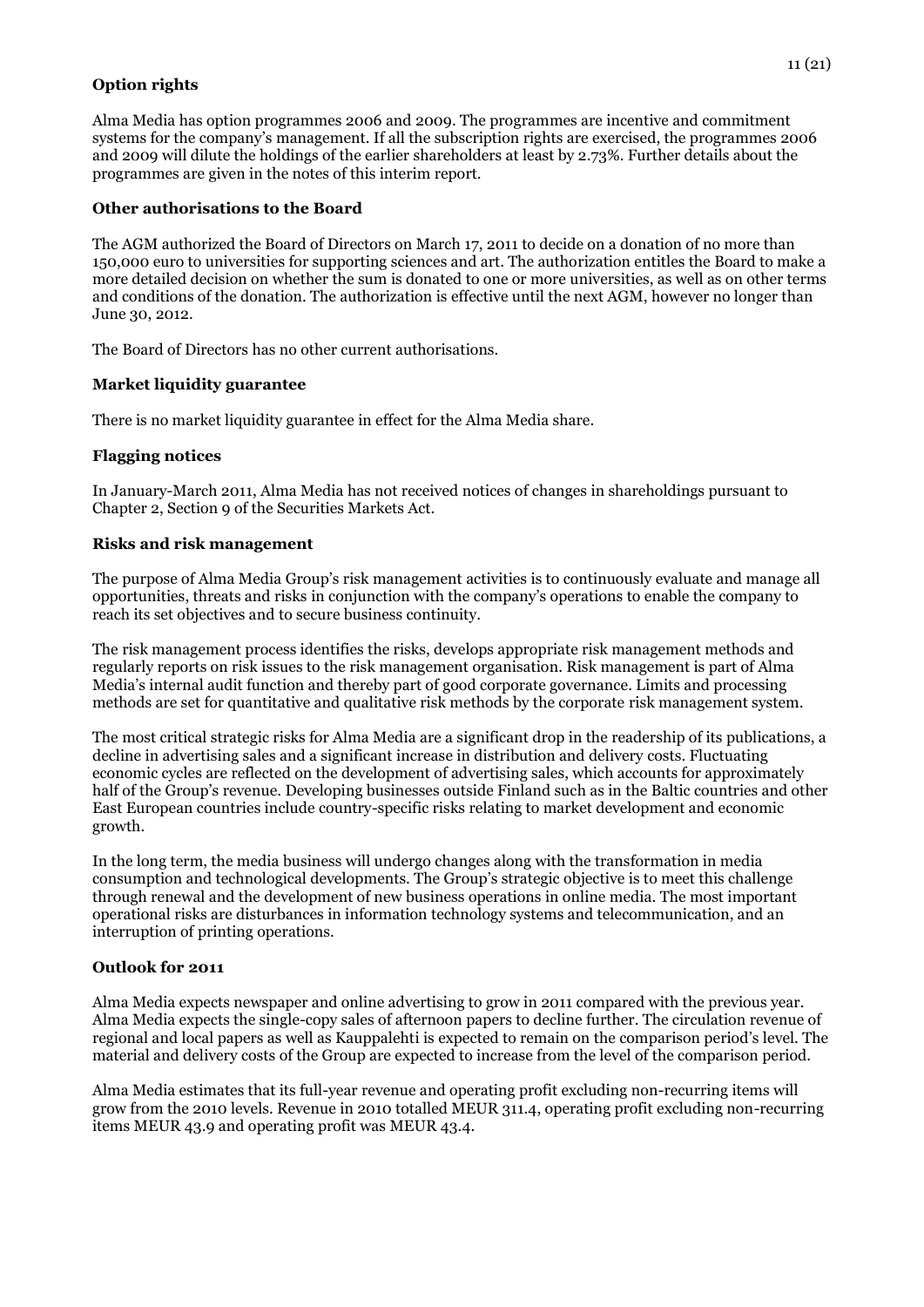#### **Events after the review period**

Alma Media has initiated a program to develop and rationalise its printing and distribution operations, including a plan to discontinue printing operations in Pori, Finland, in January 2012. Due to this plan, Alma Media's printing and distribution company Alma Manu Oy starts cooperation negotiations with its personnel. According to preliminary estimates of Alma Manu, the number of personnel in printing operations may decrease by a maximum of 32 full-time work years. In distribution, the decrease in workload may be at most 50 full-time work years.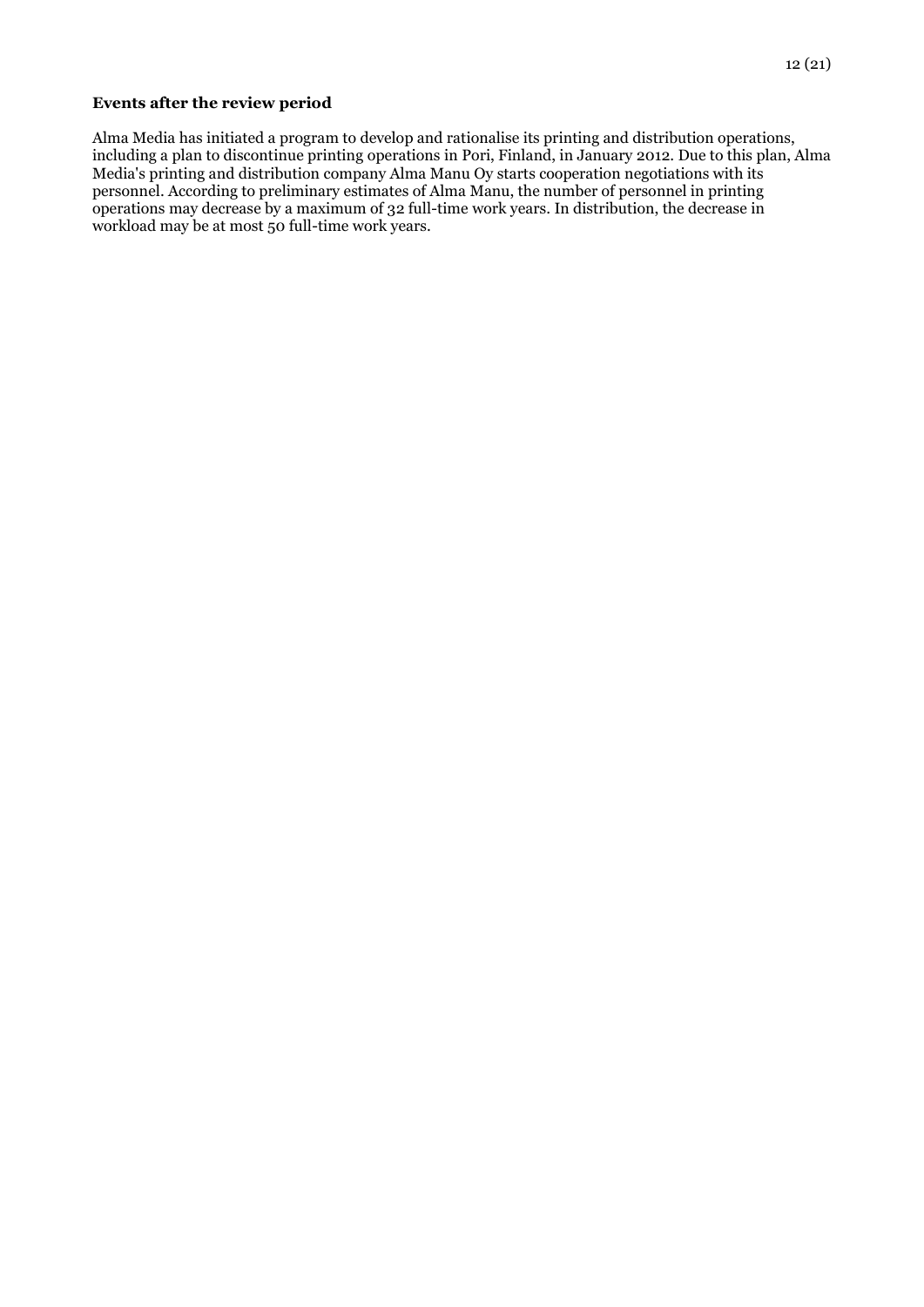# SUMMARY OF FINANCIAL STATEMENTS AND NOTES

|                                                                                                                       | 2011           | 2010    | Change  | 2010     |
|-----------------------------------------------------------------------------------------------------------------------|----------------|---------|---------|----------|
| <b>COMPREHENSIVE INCOME</b><br>STATEMENT, MEUR                                                                        | Q <sub>1</sub> | Q1      | %       | $Q1-Q4$  |
| <b>REVENUE</b>                                                                                                        | 77.1           | 74.4    | 3.7     | 311.4    |
| Other operating income                                                                                                | 0.2            | 0.0     | 1707.7  | 0.4      |
| Materials and services                                                                                                | 21.8           | $-22.5$ | $-3.5$  | $-89.4$  |
| Employee benefits expense<br>Depreciation, amortization and                                                           | 30.3           | $-28.6$ | 5.8     | $-117.2$ |
| impairment                                                                                                            | 2.3            | $-2.2$  | 3.0     | $-9.5$   |
| Other operating expenses                                                                                              | 14.0           | $-12.7$ | 9.6     | $-52.4$  |
| <b>OPERATING PROFIT</b>                                                                                               | 9.0            | 8.2     | 9.1     | 43.4     |
| Finance income                                                                                                        | 0.5            | 0.2     | 108.6   | 1.5      |
| Finance expenses                                                                                                      | 0.6            | $-0.2$  | 208.0   | $-0.6$   |
| Share of profit of associated                                                                                         |                |         |         |          |
| companies                                                                                                             | 0.4            | 0.3     | 48.9    | 0.7      |
| PROFIT BEFORE TAX                                                                                                     | 9.3            | 8.6     | 8.6     | 45.0     |
| Income tax                                                                                                            | 2.4            | $-2.3$  | 2.5     | $-11.8$  |
| PROFIT FOR THE PERIOD                                                                                                 | 6.9            | 6.3     | 10.8    | 33.2     |
| OTHER COMPREHENSIVE<br><b>INCOME</b><br>Change in translation<br>differences                                          | $-0.1$         | $-0.1$  | 24.7    | 0.6      |
|                                                                                                                       |                |         |         |          |
| Share of other comprehensive<br>income of associated companies<br>Income tax relating to<br>components of other       | 0.0            | 0.3     | $-98.0$ | 0.9      |
| comprehensive income                                                                                                  |                |         |         |          |
| Other comprehensive income for                                                                                        |                |         |         |          |
| the period, net of tax<br><b>TOTAL COMPREHENSIVE</b>                                                                  | $-0.1$         | 0.2     |         | 1.5      |
| <b>INCOME FOR THE PERIOD</b>                                                                                          | 6.9            | 6.5     | 5.8     | 34.7     |
| Profit for the period attributable<br>to                                                                              |                |         |         |          |
| Owners of the parent                                                                                                  | 6.6            | 6.3     |         | 32.8     |
| Non-controlling interest                                                                                              | 0.4            | $-0.0$  |         | 0.3      |
| Total comprehensive income for the period attributable to                                                             |                |         |         |          |
| Owners of the parent                                                                                                  | 6.5            | 6.5     |         | 34.4     |
| Non-controlling interest                                                                                              | 0.4            | $-0.0$  |         | 0.3      |
| Earnings per share calculated<br>from the profit for the period<br>attributable to the parent<br>company shareholders |                |         |         |          |
| Earnings per share (basic), EUR<br>Earnings per share (diluted),                                                      | 0.09           | 0.08    |         | 0.44     |
| <b>EUR</b>                                                                                                            | 0.09           | 0.08    |         | 0.44     |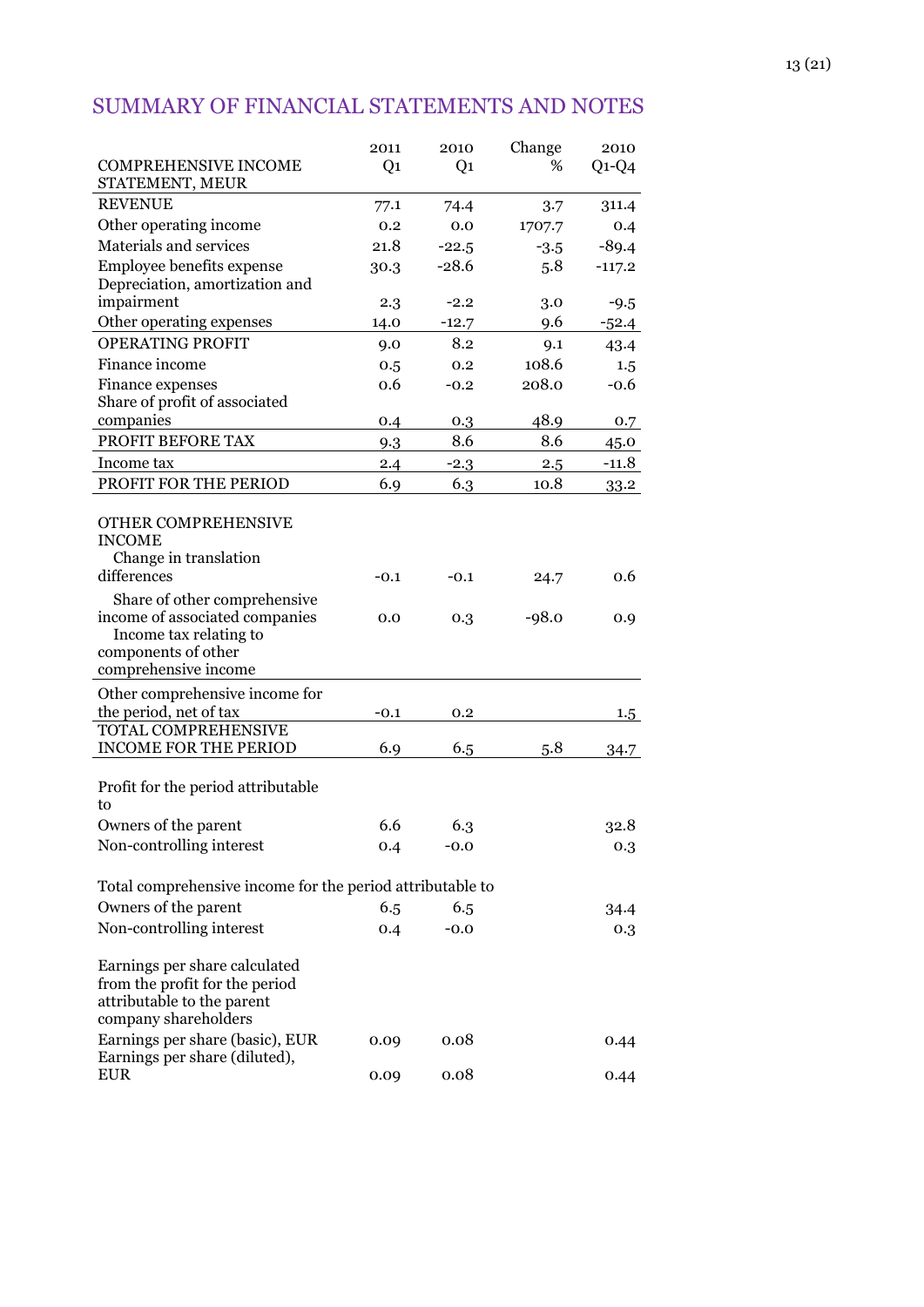|                                        | Mar 31 | Mar 31 | 31 Dec |
|----------------------------------------|--------|--------|--------|
| <b>BALANCE SHEET, MEUR</b>             | 2011   | 2010   | 2010   |
| <b>ASSETS</b>                          |        |        |        |
| NON-CURRENT ASSETS                     |        |        |        |
| Goodwill                               | 30.6   | 28.0   | 30.4   |
| Other intangible assets                | 10.4   | 10.1   | 10.5   |
| Tangible assets                        | 26.6   | 30.9   | 27.8   |
| Investments in associated companies    | 34.1   | 31.8   | 33.6   |
| Other non-current financial assets     | 8.5    | 4.2    | 11.8   |
| Deferred tax assets                    | 0.2    | 0.7    | 0.2    |
|                                        |        |        |        |
| <b>CURRENT ASSETS</b>                  |        |        |        |
| Inventories                            | 1.0    | 1.0    | 1.0    |
| Current tax assets                     | 0.4    | 0.0    | 3.5    |
| Trade receivable and other receivables | 28.2   | 27.0   | 27.0   |
| Other current financial assets         | 3.3    | 1.0    | 2.3    |
| Cash and cash equivalents              | 26.8   | 12.3   | 36.3   |
| <b>TOTAL ASSETS</b>                    | 170.0  | 147.1  | 184.5  |
|                                        |        |        |        |
|                                        |        |        |        |

|                                             | Mar 31 | Mar <sub>31</sub> | 31 Dec |
|---------------------------------------------|--------|-------------------|--------|
| <b>BALANCE SHEET, MEUR</b>                  | 2011   | 2010              | 2010   |
| <b>EQUITY AND LIABILITIES</b>               |        |                   |        |
| Share capital                               | 45.1   | 44.8              | 45.0   |
| Share premium reserve                       | 5.3    | 2.8               | 4.7    |
| Foreign currency translation reserve        | 0.3    | $-0.4$            | 0.4    |
| Retained earnings                           | 17.0   | 24.3              | 62.7   |
| Equity attributable to owners of the parent | 67.6   | 71.5              | 112.8  |
| Non-controlling interest                    | 1.8    | 0.0               | 2.0    |
| <b>TOTAL EQUITY</b>                         | 69.4   | 71.5              | 114.8  |
|                                             |        |                   |        |
| <b>LIABILITIES</b>                          |        |                   |        |
| <b>NON-CURRENT LIABILITIES</b>              |        |                   |        |
| Non-current interest-bearing liabilities    | 2.4    | 2.8               | 2.4    |
| Deferred tax liabilities                    | 2.4    | 2.6               | 2.4    |
| Pension obligations                         | 2.7    | 3.0               | 2.8    |
| Provisions                                  | 0.1    | 0.2               | 0.1    |
| Other financial liabilities                 | 1.2    | 1.7               | 2.5    |
| Other non-current liabilities               | 0.3    | 0.0               | 0.4    |
|                                             |        |                   |        |
| <b>CURRENT LIABILITIES</b>                  |        |                   |        |
| Current interest-bearing liabilities        | 16.5   | 1.7               | 1.6    |
| Advances received                           | 27.2   | 26.2              | 13.4   |
| Income tax liability                        | 2.4    | 1.8               | 3.6    |
| Provisions                                  | 0.8    | 0.9               | 0.6    |
| Trade and other payables                    | 44.5   | 34.7              | 39.9   |
| <b>TOTAL LIABILITIES</b>                    | 100.6  | 75.6              | 69.7   |

TOTAL EQUITY AND LIABILITIES 170.0 147.1 184.5

CONSOLIDATED STATEMENT OF CHANGE IN EQUITY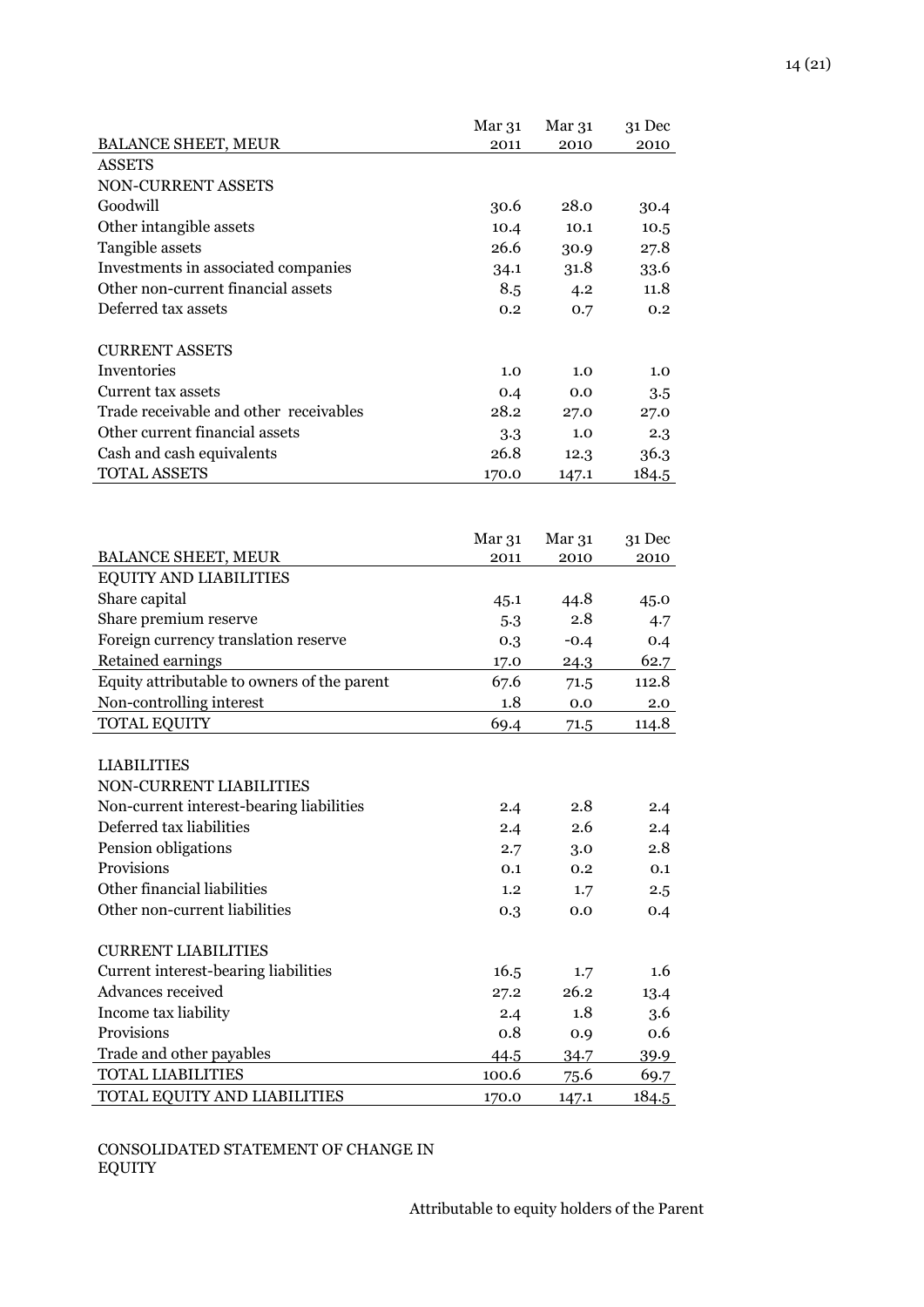| Company                                                                        |      |     |        |         |         |        |         |
|--------------------------------------------------------------------------------|------|-----|--------|---------|---------|--------|---------|
| <b>MEUR</b>                                                                    | A    | B   | C      | D       | E       | F      | G       |
| Equity Jan 1 2011                                                              | 45.0 | 4.7 | 0.4    | 62.7    | 112.8   | 2.0    | 114.8   |
| Profit for the period                                                          |      |     |        | 6.6     | 6.6     | 0.4    | 6.9     |
| Other comprehensive income                                                     |      |     | $-0.1$ |         | $-0.1$  |        | $-0.1$  |
| Transactions with equity holders of the<br>parent and non-controlling interest |      |     |        |         |         |        |         |
| Dividends paid by parent                                                       |      |     |        | $-52.4$ | $-52.4$ |        | $-52.4$ |
| Dividends paid by subsidiaries                                                 |      |     |        |         |         | $-0.7$ | $-0.7$  |
| Share-based payments                                                           |      |     |        | 0.2     | 0.2     |        | 0.2     |
| <b>Exercised share options</b>                                                 | 0.0  | 0.5 |        |         | 0.6     |        | 0.6     |
| <b>Business combinations</b>                                                   |      |     |        |         |         | 0.1    | 0.1     |
| Equity Mar 31 2011                                                             | 45.1 | 5.3 | 0.3    | 17.0    | 67.6    | 1.8    | 69.4    |

Attributable to equity holders of the Parent Company

| <b>MEUR</b>                                                                    | A    | B   | C      | D       | Е       | F      | G       |
|--------------------------------------------------------------------------------|------|-----|--------|---------|---------|--------|---------|
| Equity Jan 1 2010                                                              | 44.8 | 2.8 | $-0.3$ | 47.4    | 94.7    | 0.2    | 94.9    |
| Profit for the period                                                          |      |     |        | 6.3     | 6.3     | $-0.0$ | 6.2     |
| Other comprehensive income                                                     |      |     | $-0.1$ | 0.3     | 0.2     |        | 0.2     |
| Transactions with equity holders of the<br>parent and non-controlling interest |      |     |        |         |         |        |         |
| Dividends paid by parent                                                       |      |     |        | $-29.8$ | $-29.8$ |        | $-29.8$ |
| Dividends paid by subsidiaries                                                 |      |     |        |         |         | $-0.2$ | $-0.2$  |
| Share-based payments                                                           |      |     |        | 0.2     | 0.2     |        | 0.2     |
| Share of items recognized directly in<br>associated company's equity           |      |     |        |         |         |        |         |
| Equity Mar 31 2010                                                             | 44.8 | 2.8 | $-0.4$ | 24.3    | 71.5    | 0.0    | 71.5    |

Column headings on Consolidated Statement of Change in Equity

A=Share capital

B=Share premium reserve

C=Translation difference

D=Retained earnings

E=Total

F=Non-controlling interest

G=Equity total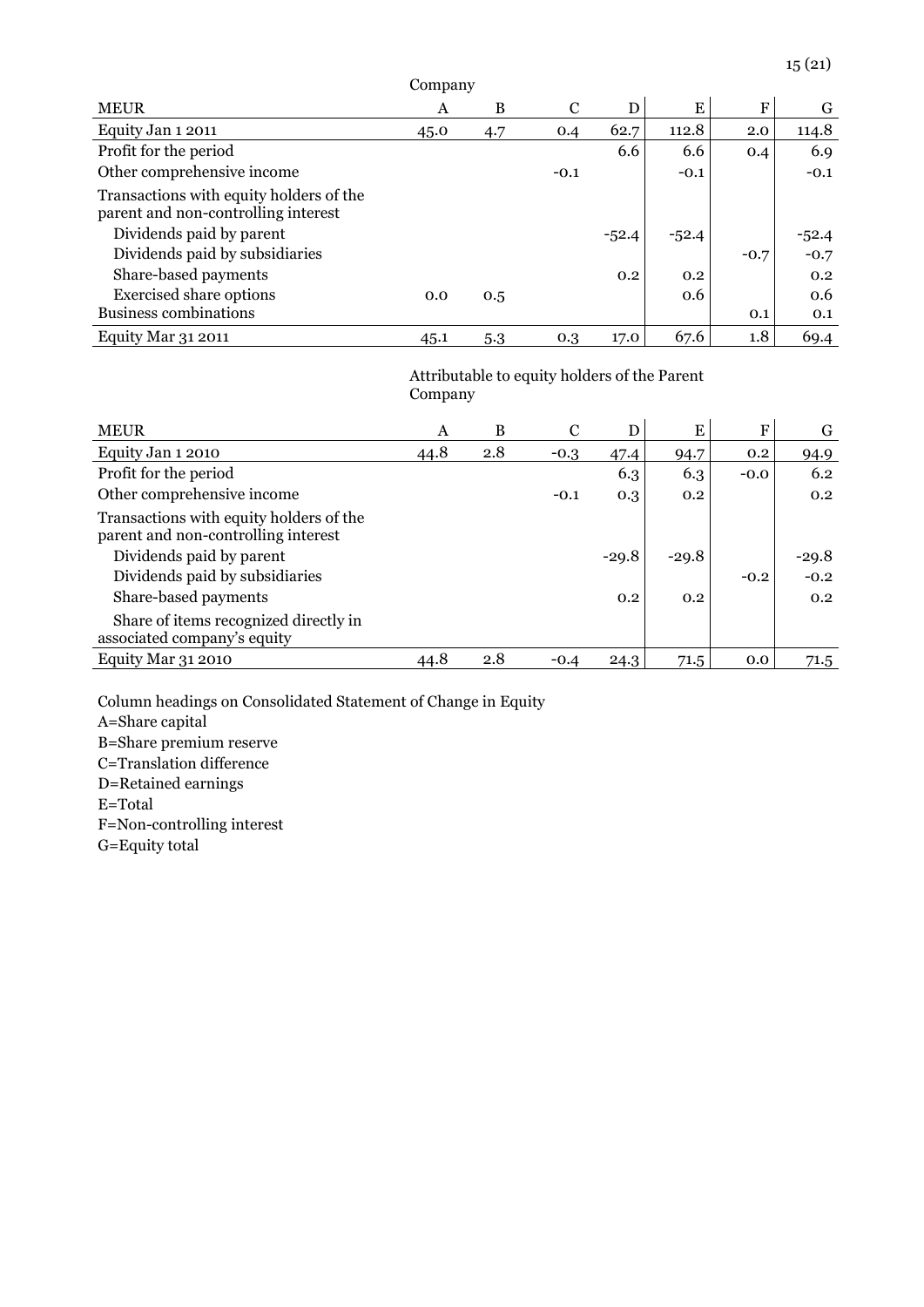# CASH FLOW STATEMENT

|                                                                         | 2011           | 2010    | 2010    |
|-------------------------------------------------------------------------|----------------|---------|---------|
| CASH FLOW STATEMENT, MEUR                                               | Q <sub>1</sub> | Q1      | $Q1-Q4$ |
| Operating activities                                                    |                |         |         |
| Profit for the period                                                   | 6.9            | 6.3     | 33.2    |
| Adjustments                                                             | 4.1            | 4.1     | 20.3    |
| Change in working capital                                               | 19.7           | 14.1    | 5.3     |
| Dividends received                                                      | 0.2            | 0.1     | 1.0     |
| Interest received                                                       | 0.3            | 0.1     | 0.3     |
| Interest paid and other finance expenses                                | $-0.3$         | $-0.1$  | $-0.7$  |
| Income taxes paid                                                       | $-3.5$         | $-2.1$  | $-13.2$ |
| Net cash flows from operating activities                                | 27.5           | 22.4    | 46.1    |
| Investing activities<br>Acquisitions of tangible and intangible         |                |         |         |
| assets                                                                  | $-0.7$         | $-0.4$  | $-3.3$  |
| Proceeds from sale of other investments                                 | 0.1            | 0.0     | 0.0     |
| Change in loan receivables                                              | 0.0            | 0.0     | 0.1     |
| Acquisition of subsidiaries                                             | 0.1            | $-0.5$  | $-2.3$  |
| Acquisition of associated companies                                     | $-0.3$         | $-0.1$  | $-0.8$  |
| Proceeds from sale of subsidiaries                                      | 2.1            | 0.0     | 3.9     |
| Net cash flows from / (used in) investing<br>activities                 | 1.3            | $-1.0$  | $-2.4$  |
| Cash flow before financing activities                                   | 28.8           | 21.4    | 43.7    |
| Financing activities                                                    |                |         |         |
| Proceeds from exercise of share options                                 | 0.6            | 0.0     | 2.1     |
| Current loans taken                                                     | 15.0           | 0.0     | 0.0     |
| Repayment of current loans                                              | $-0.4$         | $-0.4$  | $-1.6$  |
| Change in interest-bearing receivables                                  | 0.0            | 0.2     | 0.8     |
| Dividends paid                                                          | $-53.2$        | $-30.0$ | -30.0   |
| Net cash flows from / (used in) financing<br>activities                 | $-38.0$        | $-30.2$ | $-28.6$ |
| Change in cash and cash equivalent funds<br>$(increase + / decrease -)$ | $-9.3$         | $-8.8$  | 15.1    |
| Cash and cash equivalents at beginning of                               |                |         |         |
| period                                                                  | 36.3           | 21.1    | 21.1    |
| Effect of change in foreign exchange rates                              | $-0.3$         | $-0.1$  | 0.2     |
| Cash and cash equivalents at end of period                              | 26.8           | 12.3    | 36.3    |

#### **Acquired businesses in 2011**

In February 2011 Alma Media acquired the majority (51%) of Mascus A/S in Denmark.

The goodwill arising at the business combinations is mainly arising from the expected synergies. No change in fair values of the assets was recognized at the acquisition. The acquisition had no major impact on the consolidated financial statements.

# **Contingent considerations**

Contingent considerations are classified as financial assets and liabilities recognized at fair value through profit or loss. The amount of the contingent considerations due to the acquisitions and business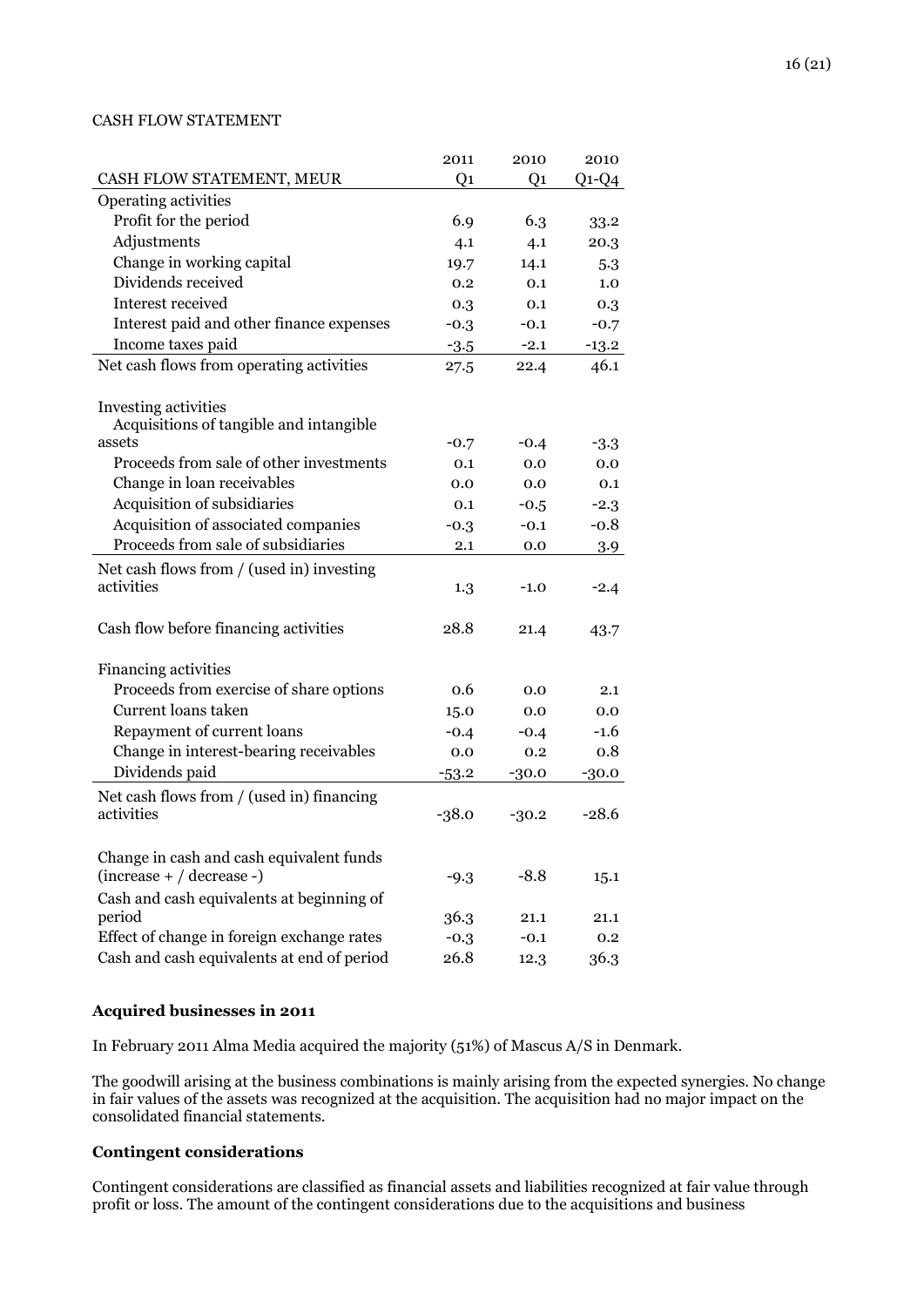arrangements in 2010 is based on the revenue and operating profits of the acquired business during 2010- 13. The fair values are the estimated final considerations discounted to the balance sheet date. The minimum realizable value of the contingent considerations is 0.2 MEUR.

| CONTINGENT CONSIDERATION ASSETS                                        |                |        |         |
|------------------------------------------------------------------------|----------------|--------|---------|
| Intial recognition of the assets                                       |                | 8.4    |         |
| Change in fair value during previous financial years                   |                | 0.8    |         |
| Considerations, settled in cash                                        |                | $-2.1$ |         |
| Change in fair value during the financial year                         |                | 0.2    |         |
| Fair value of the contingent consideration assets in the end of the    |                |        |         |
| period                                                                 |                | 7.3    |         |
| CONTINGENT CONSIDERATION LIABILITY                                     |                |        |         |
| Intial recognition of the liability                                    |                | 2.8    |         |
| Change in fair value during previous financial years                   |                | $-0.1$ |         |
| Considerations, settled in cash                                        |                | $-0.2$ |         |
| Change in fair value during the financial year                         |                | 0.4    |         |
| Fair value of the contingent consideration liability in the end of the |                |        |         |
| period                                                                 |                | 2.9    |         |
|                                                                        |                |        |         |
| REVENUE BY GEOGRAPHICAL AREA,                                          | 2011           | 2010   | 2010    |
| <b>MEUR</b>                                                            | Q <sub>1</sub> | Q1     | $Q1-Q4$ |
| Finland                                                                | 73.7           | 71.3   | 298.4   |
| Other EU countries                                                     | 3.0            | 2.8    | 12.1    |
| Other countries                                                        | 0.3            | 0.3    | 0.8     |
| Total                                                                  | 77.1           | 74.4   | 311.4   |

# **Information by segment**

The business segments of Alma Media are Newspapers, Kauppalehti Group, Marketplaces and Other operations. The descriptive section of the financial statements presents the revenue and operating profits of the segments and the allocation of the associated companies' results to the reporting segments.

The following table presents the assets and liabilities by segment as well as the non-allocated asset and liability items.

|                                       | Mar <sub>31</sub> | Mar 31         | 31 Dec  |
|---------------------------------------|-------------------|----------------|---------|
| ASSETS BY SEGMENT, MEUR               | 2011              | 2010           | 2010    |
| Newspapers                            | 46.1              | 42.6           | 46.3    |
| Kauppalehti Group                     | 43.2              | 44.1           | 41.3    |
| Marketplaces                          | 23.2              | 13.3           | 21.7    |
| Other operations                      | 23.3              | 29.0           | 28.5    |
| Non-allocated assets and eliminations | 34.2              | 18.2           | 46.7    |
| Total                                 | 170.0             | 147.1          | 184.5   |
|                                       |                   |                |         |
|                                       | Mar 31            | Mar 31         | 31 Dec  |
| LIABILITIES BY SEGMENT, MEUR          | 2011              | 2010           | 2010    |
| Newspapers                            | 39.1              | 37.6           | 27.4    |
| Kauppalehti Group                     | 12.5              | 12.5           | 10.4    |
| Marketplaces                          | 8.1               | 4.0            | 7.7     |
| Other operations                      | 17.1              | 12.7           | 14.3    |
| Non-allocated liabilities and         | 23.7              | 8.8            | 10.0    |
| eliminations                          |                   |                |         |
| Total                                 | 100.6             | 75.6           | 69.7    |
|                                       |                   |                |         |
|                                       | 2011              | 2010           | 2010    |
| CAPITAL EXPENDITURE, MEUR             | Q <sub>1</sub>    | Q <sub>1</sub> | $Q1-Q4$ |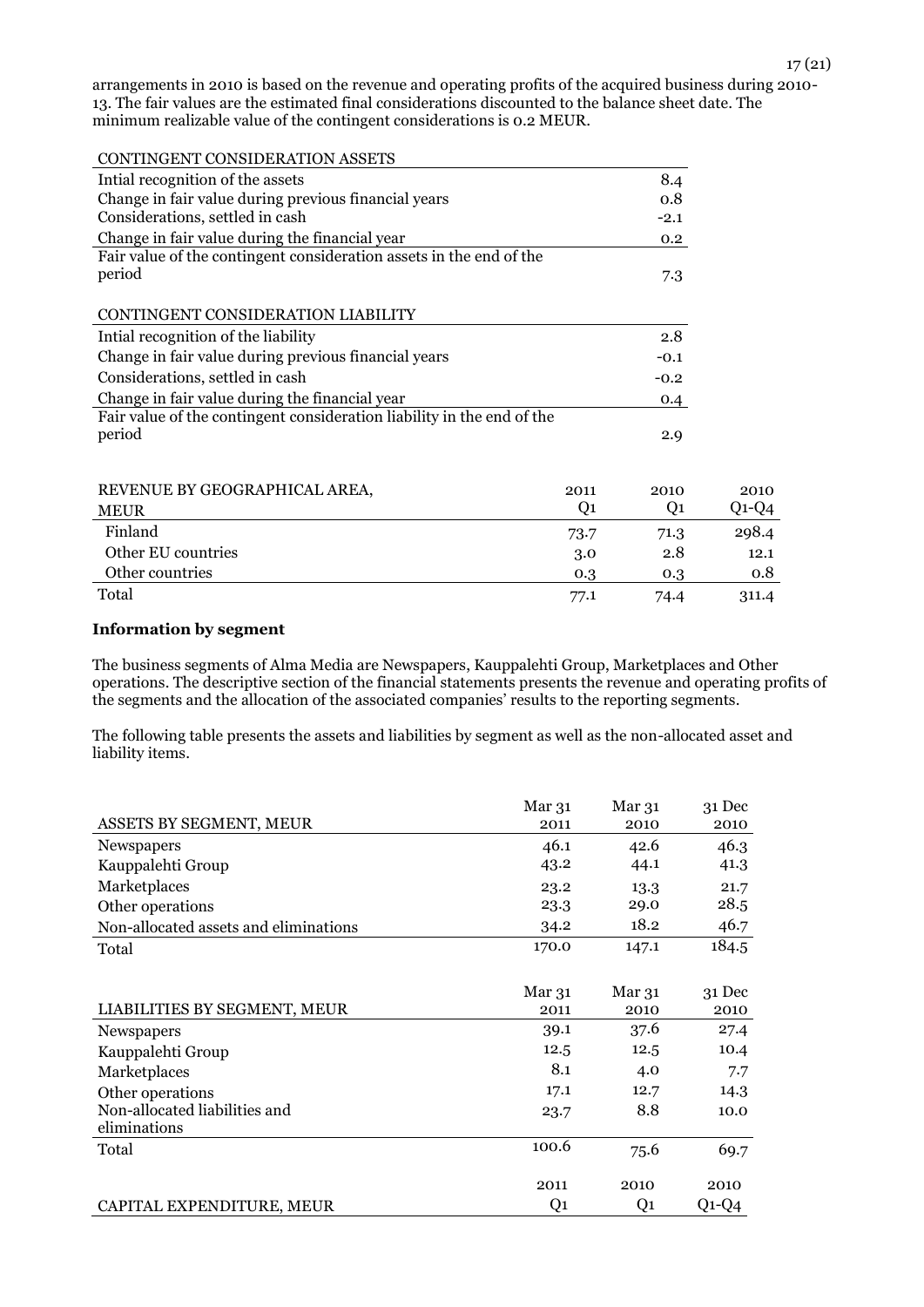| Newspapers        | 0,6 | 0,6      | 4,0  |
|-------------------|-----|----------|------|
| Kauppalehti Group | 0,2 | $_{0,1}$ | 1,4  |
| Marketplaces      | 0,5 | 1,8      | 5,6  |
| Others            | 0.1 | 0.4      | 1,8  |
| Total             |     | 3,0      | 12,9 |

#### **Provisions**

The company's provisions totalled MEUR 0.9 (1.1) on March 31, 2011. The major part of the provisions concern restructuring provisions. It has not been necessary to change the estimates made when the provisions were entered.

| COMMITMENTS AND CONTINGENCIES                         |                   |                   |                  |
|-------------------------------------------------------|-------------------|-------------------|------------------|
|                                                       | Mar <sub>31</sub> | Mar <sub>31</sub> | $31$ Dec         |
| COMMITMENTS AND CONTINGENCIES, MEUR                   | 2011              | 2010              | 2010             |
| Other commitments                                     |                   |                   |                  |
| Commitments based on agreements                       | 0.1               | 1.4               | 0.1              |
| Minimum lease payments on other lease agreements:     |                   |                   |                  |
| Within one year                                       | 6.6               | 6.3               | 6.7              |
| Within 1-5 years                                      | 21.8              | 15.6              | 21.1             |
| After 5 years                                         | 47.0              | 19.3              | 48.2             |
| Total                                                 | 75.4              | 41.2              | 75.9             |
| The Group has purchase agreements that based on IFRIC |                   |                   |                  |
| 4                                                     |                   |                   |                  |
| include a lease component as per IAS 17. Minimum      |                   |                   |                  |
| payments based on these agreements:                   | 2.0               | 0.1               | 1.2 <sub>2</sub> |

Changes in commitments and contingencies are mainly due to the new and prolonged lease contracts made during 2010 for the real estates.

Additionally, the company has signed a lease contract for the real estate of the printing facilities. According to the IAS 17 standard, the contract will be recognized as a finance lease contract when the printing facility will be operational. The printing facility is estimated to be operational in early 2013. The balance sheet values recognised in financial year 2013 are expected to be in maximum MEUR 70.

|                                                                                     | Mar 31 | Mar 31 | $31$ Dec |
|-------------------------------------------------------------------------------------|--------|--------|----------|
| DERIVATIVE CONTRACTS, MEUR                                                          | 2011   | 2010   | 2010     |
| Commodity derivate contracts, electricity<br>derivatives                            |        |        |          |
| Fair value *                                                                        | 1.1    | $-0.0$ | 0.3      |
| Nominal value                                                                       | 0.2    | 1.0    | 1.0      |
| * The fair-value represents the return that would have arisen if the derivative had |        |        |          |

ie return that would have arisen if the derivative had been cleared on the balance sheet date.

#### **Related parties**

Alma Media Group's related parties are the major shareholders of the parent company, associated companies and companies owned by them. Related parties also include the company's senior management and their related parties (members of the Board of Directors, presidents and the Group Executive Team). The following table summarises the business operations undertaken between Alma Media and its related parties and the status of their receivables and liabilities:

|                                  | 2011 | 2010 | 2010    |
|----------------------------------|------|------|---------|
| RELATED PARTY TRANSACTIONS, MEUR |      | O1 - | $O1-O4$ |
| Sales of goods and services      | 0.1  | 0.O  | 0.2     |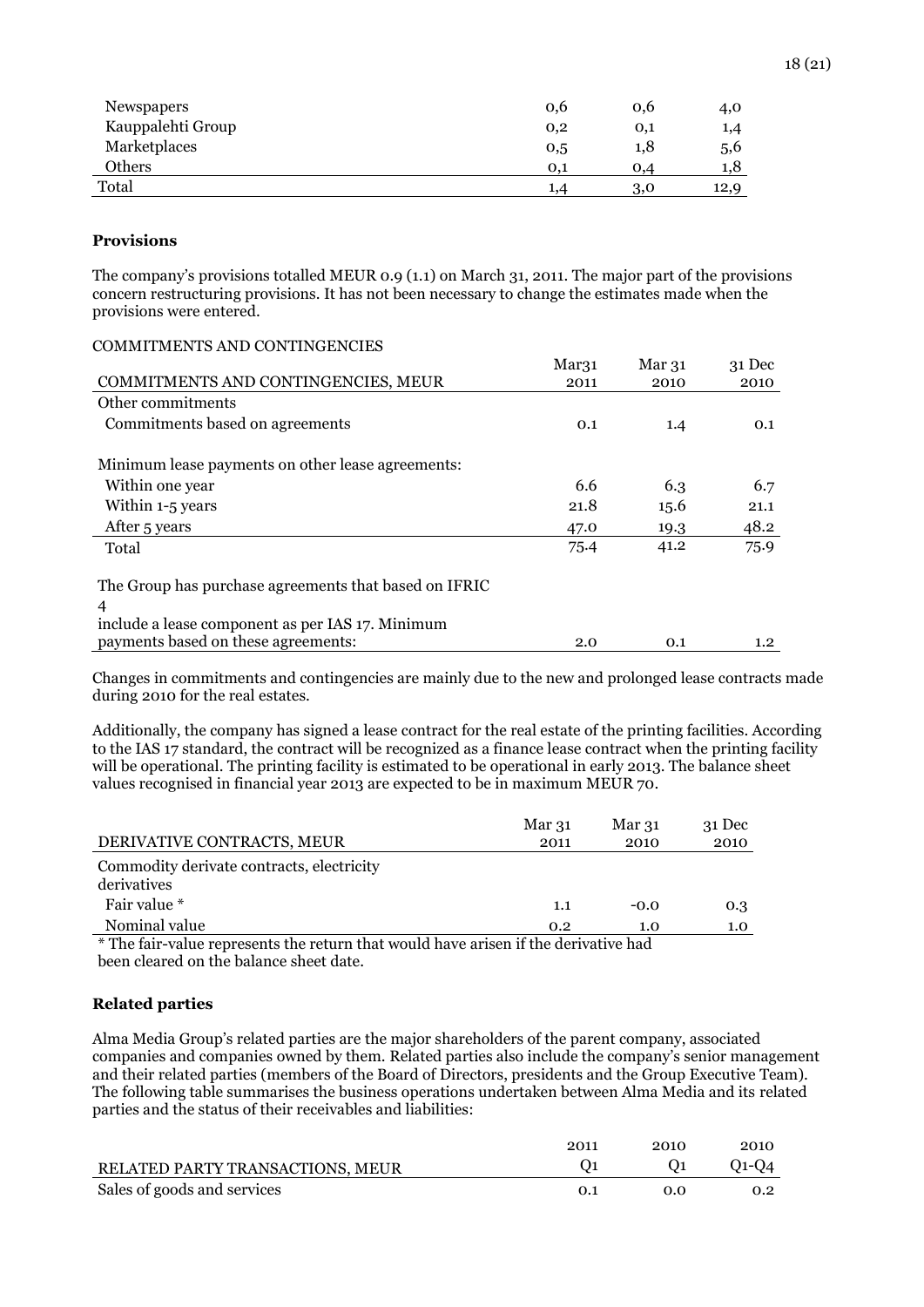|                                            |     |     | 19(21) |
|--------------------------------------------|-----|-----|--------|
| Purchases of goods and services            | 1.0 | 0.9 | 3.6    |
| Trade receivable, loan and other           |     |     |        |
| receivables at the end of reporting period | 0.0 |     | 0.0    |
| Trade payable at the reporting date        | 0.1 |     | 0.1    |

# **Option rights**

Alma Media has option programmes 2006 and 2009. The programmes are incentive and commitment systems for the company's management.

The option programme 2006A has expired.

A total of 515,000 options under the 2006B scheme have been issued. Share subscription period for 2006B is April 1, 2009–April 30, 2011. The share subscription price has been reduced annually by the dividend per share, and was 7.55 EUR on March 31, 2011. A total of 77.000 shares have been subscribed to by March 31, 2011 under the programme 2006B. The management has sold 291,079 2006B options of the total it had in its possession. After the sales the management has 173,921 options in its possession.

A total of 520,000 options have been issued under the 2006C programme. Share subscription period for 2006C is April 1, 2010–April 30, 2012. The management has 470,000 options in its possession. The share subscription price has been reduced annually by the dividend per share, and was 7.66 EUR on March 31, 2011. No shares have been subscribed by March 31, 2011 under the programme 2006C.

If all the subscription rights are exercised, the programme 2006 will dilute the holdings of the earlier shareholders by 1.13%.

Under option programme 2009 a total of 2,130,000 stock options may be granted during 2009-2011, and these may be exercised to subscribe to a maximum of 2,130,000 Alma Media shares. Of the total number of options, 710,000 were marked 2009A, 710,000 were marked 2009B and 710,000 were marked 2009C.

A total of 640,000 options have been issued under the 2009A programme. Share subscription period for 2009A is April 1, 2012–April 30, 2014. The management has 610,000 options in its possession. The share subscription price has been reduced annually by the dividend per share, and was 4.11 EUR on March 31, 2011.

A total of 610,000 options have been issued under the 2009B programme. Share subscription period for 2009B is April 1, 2013–April 30, 2015. The management has 610,000 options in its possession. The share subscription price has been reduced annually by the dividend per share, and was 6.63 EUR on March 31, 2011.

No options under the programme 2009C have been granted yet.

If all the subscription rights are exercised, the programmes 2006 and 2009 will dilute the holdings of the earlier shareholders at least by 2.73%.

|                                        | 2011    | 2010    | 2010           | 2010           | 2010           | 2009    | 2009    | 2009    | 2009    |
|----------------------------------------|---------|---------|----------------|----------------|----------------|---------|---------|---------|---------|
| <b>MEUR</b>                            | Q1      | Q4      | Q <sub>3</sub> | Q <sub>2</sub> | Q <sub>1</sub> | Q4      | Q3      | Q2      | Q1      |
| Revenue                                |         |         |                |                |                |         |         |         |         |
| Newspapers                             | 53,8    | 58,1    | 53,5           | 55,4           | 52,2           | 55,9    | 51,7    | 55,5    | 52,4    |
| Kauppalehti Group                      | 13,9    | 16,1    | 13,3           | 14,4           | 14,1           | 15,8    | 14,6    | 16,0    | 16,2    |
| Marketplaces                           | 9,1     | 8,4     | 7,9            | 8,2            | 7,6            | 6,5     | 6,2     | 7,0     | 7,2     |
| Other operations                       | 19,6    | 20,4    | 19,6           | 19,3           | 19,3           | 18,3    | 17,7    | 18,4    | 18,2    |
| Eliminations                           | $-19,3$ | $-19,9$ | $-19,0$        | $-18,7$        | $-18,8$        | $-17,6$ | $-17,2$ | $-17,6$ | $-17,6$ |
| <b>REVENUE</b>                         | 77,1    | 83,0    | 75,2           | 78,7           | 74,4           | 79,0    | 73,0    | 79,3    | 76,4    |
| Total expenses excluding non-recurring |         |         |                |                |                |         |         |         |         |
| items                                  |         |         |                |                |                |         |         |         |         |
| Newspapers                             | 47,2    | 49,2    | 45,4           | 46,5           | 45,3           | 47,3    | 44,8    | 46,2    | 46,5    |
| Kauppalehti Group                      | 12,7    | 14,4    | 10,9           | 11,9           | 12,5           | 13,9    | 12,3    | 14,6    | 15,3    |

# QUARTERLY INFORMATION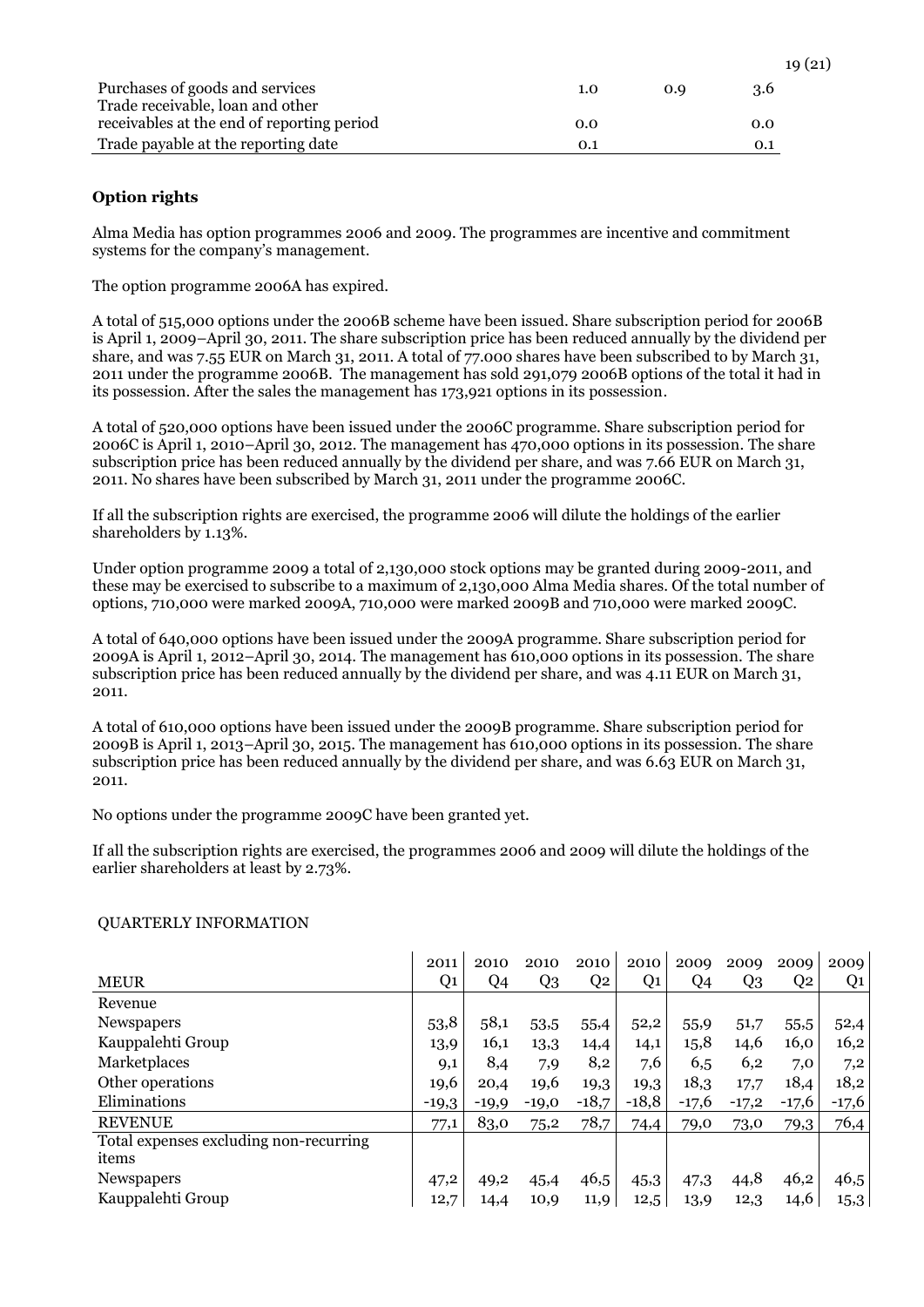|                                          |          |          |          |          |          |          |          | 20(21)   |          |
|------------------------------------------|----------|----------|----------|----------|----------|----------|----------|----------|----------|
| Marketplaces                             | 7,7      | 8,4      | 7,0      | 8,3      | 7,6      | 6,8      | 6,1      | 7,3      | 7,4      |
| Other operations                         | 19,6     | 19,9     | 17,7     | 19,6     | 19,5     | 17,4     | 15,4     | 16,9     | 17,4     |
| TOTAL EXPENSES EXCLUDING NON-            |          |          |          |          |          |          |          |          |          |
| <b>RECURRING ITEMS</b>                   | 67,8     | 72,0     | 61,9     | 67,7     | 66,1     | 67,8     | 61,3     | 67,2     | 69,1     |
| Operating profit excluding non-recurring |          |          |          |          |          |          |          |          |          |
| items                                    |          |          |          |          |          |          |          |          |          |
| Newspapers                               | 6,7      | 8,7      | 8,2      | 9,2      | 6,9      | 8,6      | 6,9      | 9,4      | 5,9      |
| Kauppalehti Group                        | 1,2      | 1,7      | 2,4      | 2,5      | 1,5      | 2,0      | 2,3      | 1,6      | 0,9      |
| Marketplaces                             | 1,5      | $_{0,0}$ | 0,9      | $-0,1$   | 0,1      | $-0,3$   | $_{0,2}$ | $-0,2$   | $-0,2$   |
| Other operations                         | $-0,1$   | 0,5      | 1,9      | $-0,3$   | $-0,3$   | 1,0      | 2,4      | 1,5      | 0,9      |
| OPERATING PROFIT EXCLUDING NON-          |          |          |          |          |          |          |          |          |          |
| <b>RECURRING ITEMS</b>                   | 9,3      | 11,0     | 13,4     | 11,3     | 8,3      | 11,3     | 11,7     | 12,2     | 7,5      |
| % of revenue                             |          |          |          |          |          |          |          |          |          |
| Newspapers                               | 12,4     | 15,0     | 15,3     | 16,5     | 13,3     | 15,4     | 13,4     | 16,8     | 11,3     |
| Kauppalehti Group                        | 8,6      | 10,8     | 18,2     | 17,3     | 11,0     | 12,5     | 15,5     | 9,7      | 5,6      |
| Marketplaces                             | 16,2     | $_{0,2}$ | 10,9     | $-1,5$   | 1,2      | $-4,5$   | 2,4      | $-3,2$   | $-2,6$   |
| Other operations                         | $-0,3$   | 2,3      | 9,7      | $-1,5$   | $-1,4$   | 5,2      | 13,4     | 8,0      | 4,7      |
| % OF REVENUE                             | 12,1     | 13,2     | 17,8     | 14,3     | 11,2     | 14,3     | 16,0     | 15,3     | 9,8      |
| Non-recurring items                      |          |          |          |          |          |          |          |          |          |
| Newspapers                               | $-0,5$   | $-0,2$   | 0,1      | $_{0,0}$ | $-0,1$   | 0,2      | $-0,4$   | $-0,1$   | $-0,7$   |
| Kauppalehti Group                        | 0,0      | $_{0,0}$ | $_{0,0}$ | $_{0,0}$ | $_{0,0}$ | 0,4      | $_{0,0}$ | $-0,1$   | $-0,3$   |
| Marketplaces                             | 0,2      | $-0,1$   | 0,3      | $-0,5$   | $-0,1$   | $-1,0$   | $-0,1$   | 0,0      | $_{0,0}$ |
| Other operations                         | $_{0,0}$ | $_{0,0}$ | $-0,2$   | $_{0,2}$ | 0,1      | $_{0,0}$ | $_{0,0}$ | 0,0      | $_{0,0}$ |
| NON-RECURRING ITEMS                      | $-0,3$   | $-0,3$   | 0,2      | $-0,4$   | $-0,1$   | $-0,5$   | $-0,5$   | $-0,2$   | $-1,0$   |
|                                          |          |          |          |          |          |          |          |          |          |
| Operating profit                         |          |          |          |          |          |          |          |          |          |
| Newspapers                               | 6,2      | 8,5      | 8,3      | 9,2      | 6,9      | 8,8      | 6,5      | 9,2      | 5,2      |
| Kauppalehti Group                        | 1,2      | 1,7      | 2,4      | 2,5      | 1,5      | 2,3      | 2,3      | 1,4      | 0,6      |
| Marketplaces                             | 1,6      | $_{0,0}$ | 1,1      | $-0,7$   | $_{0,0}$ | $-1,3$   | $_{0,0}$ | $-0,2$   | $-0,2$   |
| Other operations                         | $-0,1$   | 0,5      | 1,7      | $-0,1$   | $-0,1$   | 1,0      | 2,4      | 1,5      | 0,9      |
| OPERATING PROFIT                         | 9,0      | 10,7     | 13,6     | 10,9     | 8,2      | 10,8     | 11,1     | 11,9     | 6,5      |
| Finance income                           | 0,5      | 1,0      | 0,1      | $_{0,2}$ | $_{0,2}$ | 0,1      | 0,1      | $_{0,2}$ | 0,4      |
| Finance expenses                         | $-0,6$   | $_{0,0}$ | $-0,3$   | $-0,2$   | $-0,2$   | $-0,3$   | $-0,2$   | $-0,2$   | $-0,5$   |
| Share of profit of associated companies  | 0,4      | 0,4      | $-0,1$   | 0,1      | 0,3      | $_{0,1}$ | $-0,1$   | $-0,4$   | $_{0,1}$ |
| PROFIT BEFORE TAX                        | 9,3      | 12,1     | 13,4     | 11,0     | 8,6      | 10,8     | 10,9     | 11,5     | 6,5      |
| Income tax                               | $-2,4$   | $-2,9$   | $-3,5$   | $-3,1$   | $-2,3$   | $-3,1$   | $-3,2$   | $-3,3$   | $-2,0$   |
| PROFIT FOR THE PERIOD                    | 6,9      | 9,2      | 9,8      | 7,8      | 6,3      | 7,7      | 7,7      | 8,3      | 4,7      |